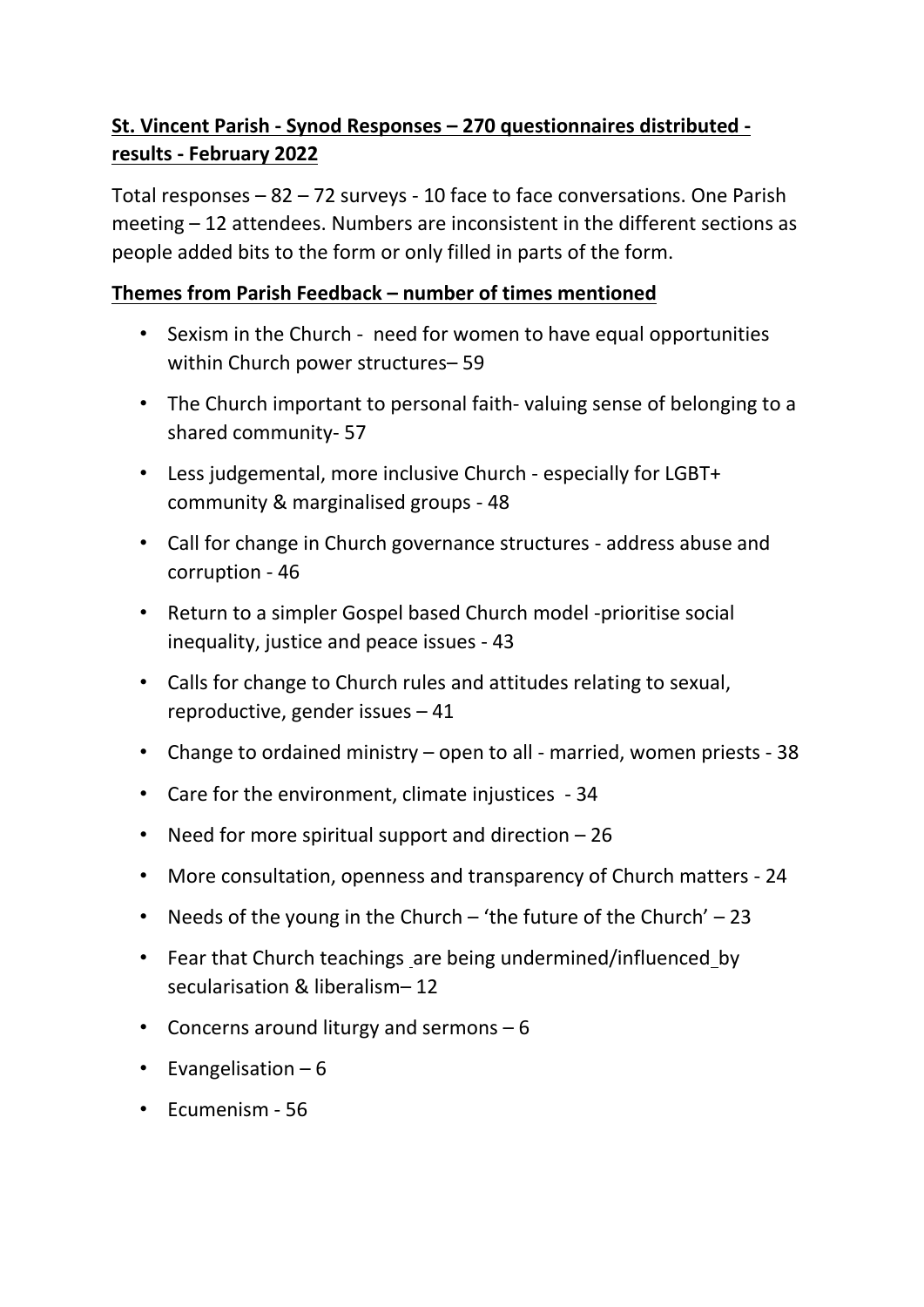# **Answers from the second Questionnaire**

## **What does the Catholic Church mean to you?**

- 1. Part of my history and sense of community and connection let down by hypocrisy of leading figures - corrupt cardinals, political figures like Jacob Rees Mogg who bring shame and inhumanity to the teachings of Jesus. The pope gives me hope.
- 2. In theory: the community within which I will most closely encounter the living God through Christ. In practice: a lifetime of struggle to balance the truth of the gospel with the maze of man-made rules, an almost impossible task in more recent years.
- 3. It has always been part of me. Although there have been periods in my life when I have not attended Mass, I have always been proud to call myself a Catholic. Prayer and the Church are a source of spiritual comfort and strength.
- 4. It feels like belonging to something greater than myself and is a part of my heritage. My whole young life was immersed in the Church it was a huge part of my identity. I feel I am hanging onto shreds of my faith because of the hypocrisy of the Church, the corruption revelations in the Curia and the closed mindedness of so many of our spiritual leaders. The Church has damaged so many lives as well as inspiring so many people to work selflessly for others.
- 5. It fed my early spiritual life and gave me a moral compass to live my life by.
- 6. The hypocrisy of accepting CoE married priests while still professing celibacy for RC ones… I could go on and on but it would not be helpful.
- 7. To me the Catholic Church is the primary witness in the world to Christ's resurrection, the dwelling place of the Holy Spirit and the means by which God imparts his sacramental grace to believers. Being a member of it is a crucial part of my identity.
- 8. The Catholic Church stands alone among all the other Christian denominations because it has the fullness of Truth. It is our spiritual mother.
- 9. It's my spiritual home- but l feel sad about all the dreadful things that have happened over the years. This is not the fault of modern society but through misguided man-made rules by the Curia.
- 10. Providing a structure for spirituality A sense of being part of community
- 11. A community sharing Christian belief and worship. As a 'cradle catholic' it is my heritage and culture. It is very important to me. It gives me a sense of belonging.
- 12. A life-long constant that has been with me through good and bad. I have not always attended Sunday mass but have always felt welcomed back after my absences – no judgements.
- 13. A community. A place to reflect and become a better person to serve others. Mass. Priest.
- 14. The abuse perpetrated by the clergy and covered up by the hierarchy is beyond shameful. The treatment of women, especially unmarried pregnant women, has been unspeakable- and still being denied by many in the church. The treatment of anyone not fitting in or being 'different' including those identifying as LGBTQ + has led to suicides, mental breakdowns, family breakdowns and more.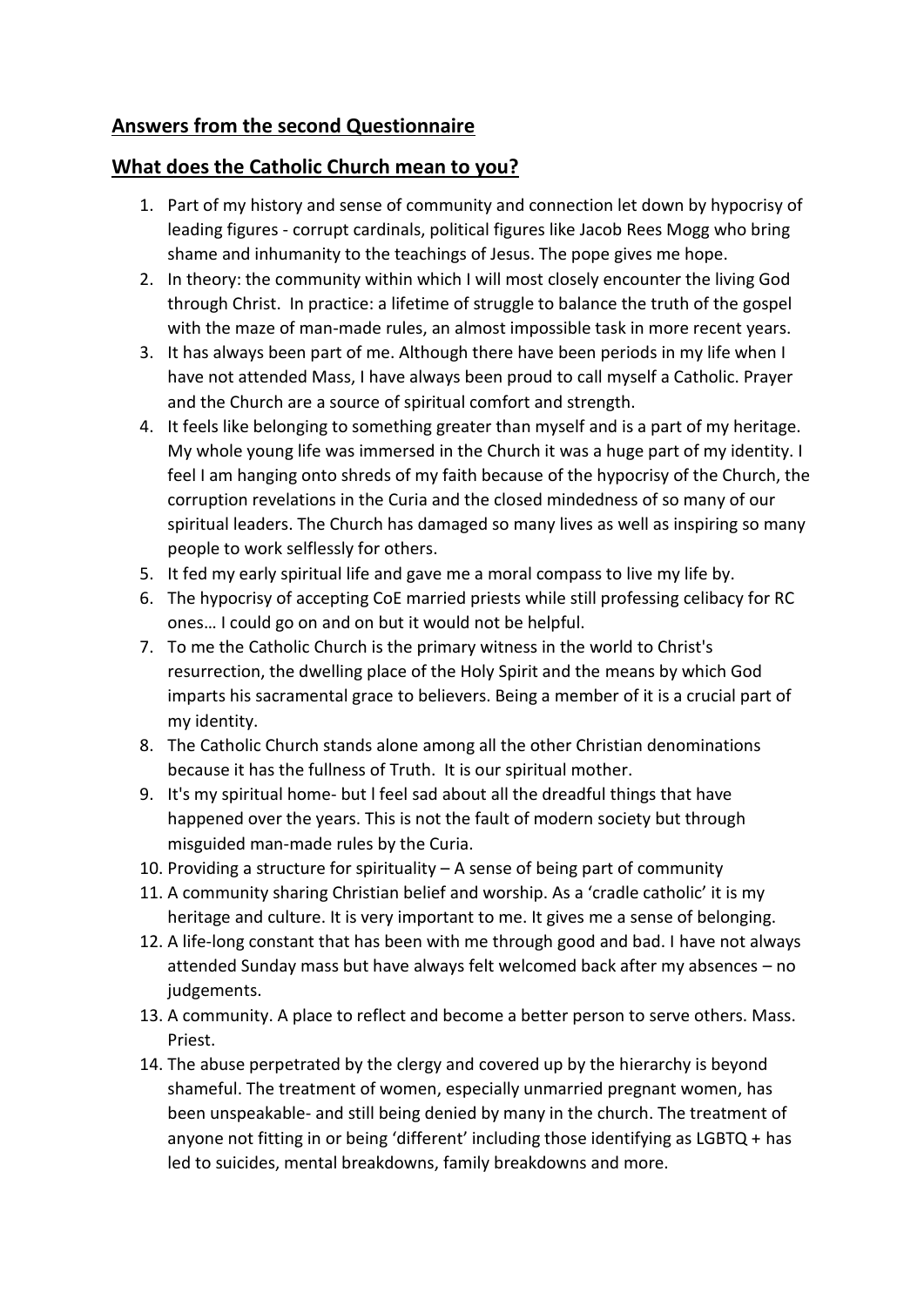- 15. The Catholic Church is here to present the sacraments i.e.. our relationship with God. Our spiritual presence in all aspects of life enrich the corporal works of mercy given by the laity. The Catholic Church should teach all the faith within the gospels.
- 16. A focus for my life.
- 17. Good meeting place and praise to God.
- 18. International. Friendship. Family.
- 19. The Catholic Church is the very reason for my existence.
- 20. Home family, help
- 21. The only true church on earth. Our Pope is the only representative of Christ on earth. Many martyrs shed their blood, exemplary witnesses to God. We have to keep our faith and example for future generation.
- 22. An anchor to childhood, kin, and a global community of people trying to live a good life. A millstone round the neck. Adults taught me about Catholicism through fear of hell and of committing mortal sin. I still equate the institution of the Church with this- a vindictive old man clinging to power. You have to tread carefully or he will throttle you.
- 23. Haven of peace and love.
- 24. It is a community of people all sharing the same faith.
- 25. A good idea misinterpreted thousands of years ago by unworldly men and developed by war mongers and establishment Nobel's and still maintained by old white men out of touch more worried about wealth than humanity.
- 26. My history, roots. Brought up in strong close knit Irish RC family. Strictly conforming to the Churches doctrines. As I grew up, learnt more, saw the negative impact religions, especially RC had worldwide creating discord, power struggles, male hierarchies etc and all the cumulative Catholic riches when there was and is so much poverty. I rejected Catholicism. As a woman and now a lesbian I feel there is no place for me, my gay brother and all the other folk who identify as LGBTQ+ despite the current slightly more liberal Pope the Catholic Church is still a male dominated, sexist, homophobic and racist organisation. Despite some good things individuals or specific Catholic communities do in social welfare and combatting poverty the overwhelming stance of the RC church is right wing, supporting dictators and oppressive regimes.
- 27. I do recognise there are some good people and good things that happen within the church, but my overwhelming experience has been negative.
- 28. It used to mean a lot but gradually my faith has been chipped away to nothing. That makes me very sad.
- 29. Community of faith. Inherited faith tradition.
- 30. I can't imagine life without it.
- 31. I grew up in the Catholic Church and whilst I believe in God, I have become detached from the Church. That detachment began when I realised that St. Pope John XX111 was not being followed in the clear direction and modernisation movement I so hoped would save the Church.
- 32. Community. Space for spiritual reflection.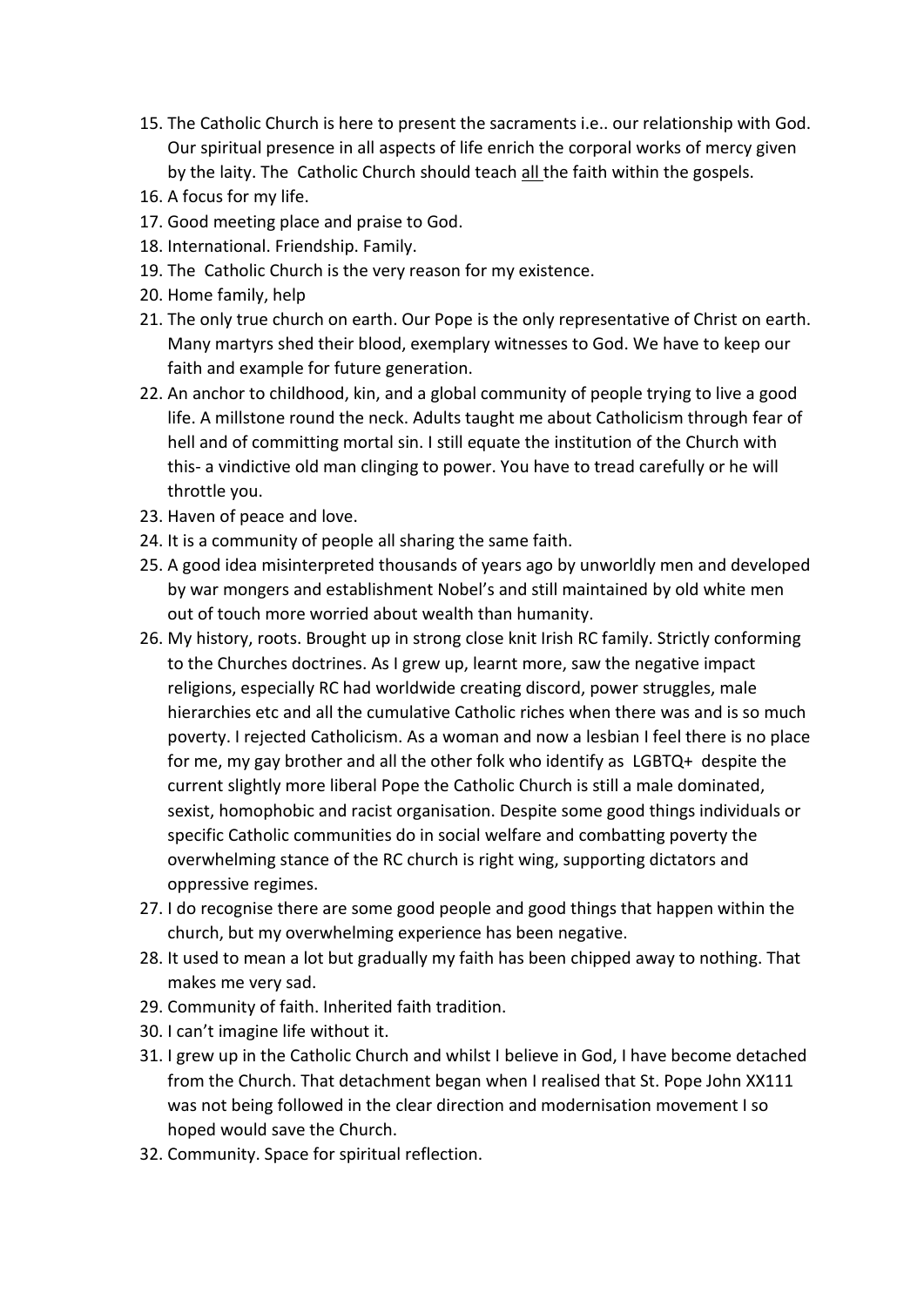- 33. It is my home. I am safe. I am loved by God. But I am challenged to be a better person there too.
- 34. This is the Sacrament of Salvation for all the world for all time. The mystical body of Christ which makes God's Love most visibly present for all peoples. The Catholic Church is for me eternal life, eternal truth, and where the highest form of charity is fostered. The Catholic Church is the Home for which all men were made as it shows forth the Kingdom of God here on Earth.
- 35. Nothing. Grew up Catholic, family still ostensibly religious. I'm atheist.
- 36. The uniting body of faith in God. The presence of moral and practical guidance for both Catholics and non-Catholics. The church in which I can meet God in his full presence and learn to grow in worship.
- 37. A place where I can pray with people who have similar spiritual values as myself
- 38. A stable part of life , things remain the same no matter the chaos .
- 39. Something I have felt a part of since I was very young... this began from being in the Church and feeling listened to as a small child. I have a sense of belonging.
- 40. In its wider context, through various individuals, it has been in some ways a moral barometer in my life. It has been an anchor through which I have appreciated belonging to both a local community as well as having a sense of its place in the world. I feel a degree of awe and wonder at the History of the church, its sacred scripture and history of holy men and women; a sense that we can 'stand on the shoulders of giants'. I wonder if need to look with open minds and hearts at both the past and present, ensuring that traditions are fit for the purpose of discipleship in our age.
- 41. The richness of its liturgies have been important in my life; marking important events through Sacraments as well as the varied opportunities for communal prayer based liturgies. I have loved the welcoming sense of community in parish life, at its best 'like a beehive' with the potential for being a great means of putting the gospel into action. I feel that this can be lessened by the great weight of Church structures, its patriarchal organisation and its reluctance to refine and re define its methods.
- 42. I love the Church even with all its issues. Although I rarely go to holy Mass I pray more deeply and regularly each day now. The Church to me feels like a blanket surrounding me, in a good way!
- 43. A place of worship but it needs to change.
- 44. The faith that I follow. As part of this, one of the major influences in my day-to-day decision-making and moral opinions, particularly in matters regarding life and the family.
- 45. The Catholic Church means everything to me. I believe it is the only true Church where I can genuinely encounter Jesus Christ and receive his love and mercy. I am proud to be member of a compassionate, inclusive, global Church. However, I believe the Church is currently being badly run and the leadership is ignoring its apostolic mandate to preach the Gospel to all nations, instead focusing too much on internal problems and squabbles.
- 46. Masses, the Eucharist- these matter enormously to me they feed my spirit and keep me healthy.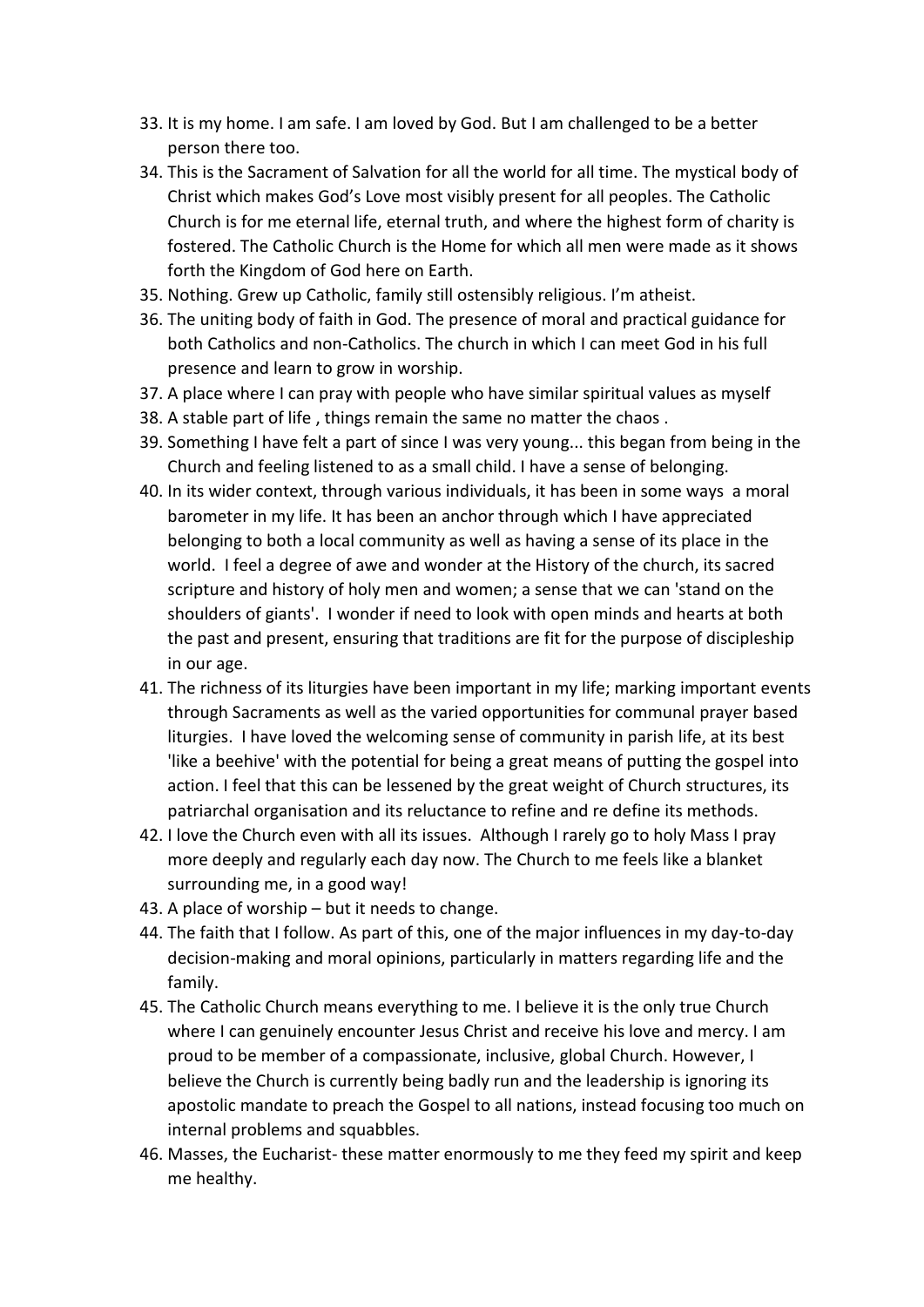- 47. A community of like-minded people, sharing my belief in God and sharing worship and the word. My spiritual home.
- 48. A community with a shared faith. A structure/institution in which to practice a shared faith and receive sacraments. A global family/community that is accessible beyond my locality and country.
- 49. It is the source of my spiritual food. It's the family of my soul. It provides me with the Eucharist on a daily basis without it my soul should surely die.
- 50. The Holy Spirit needs to start a revolution in the Church to expose the corruption of it's rigid, male hierarchical structures that have been too powerful, too secretive and too worried about it's wealth, status and control. The message of Jesus Christ is hard to hear for so many.
- 51. My spiritual home.
- 52. My spiritual home- but it saddens me and frustrates me as it persists in its rigid mae dominated hierarchical practices.
- 53. At best it can be a supportive faith community working in local areas . At worst it can be seen as victim blaming and driving people away.
- 54. I don't know how to answer this question. I guess I see the church as an anchor that I can go to, wherever I am in the world, the mass rites are the same, and a place to find fellow people who find solace in God. It does sadden me that many friends and young people don't see the church for its good, but the church has also not been very good at admitting its faults or being transparent (generally not great at living out the commandments I suppose).
- 55. The Catholic Church is a force for good for the world with its teachings of morality, a community, a family.
- 56. The Catholic Church is my spiritual home- even though it is dysfunctional.
- 57. I am ashamed to tell people I am a catholic.

#### **What three words would you use to describe the Catholic Church?**

Traditional. Familiar. Sanctuary / Misogynistic, Bureaucratic, Blinkered / Overbearing. Misogynistic. Struggling. / Sexist- male dominated- conservative / Apostolic, universal, holy / Misogynistic- global- fixated on sex / caring, inclusive, just / arrogant, hypocritical, shaming/ Love, hope ,truth / aloof, cold, a stranger / Father, son, Holy Spirit / Good for community / Universal, inward looking, too concerned with dogma – forgetting the populace need to socialise in order to make a catholic community / Christianity, faith, salvation / Community, old-fashioned, posh, well-off, exclusive, cliquey / Community, faith, friendship / Community, endeavouring, human(with all its flaws) / Community, ritual, guilt / Mother, Magisterium, Pontiff./ Traditional. Familiar. Sanctuary./ Sexist- male dominated- conservative / Apostolic, universal, holy / Misogynistic- global- fixated on sex / Community, journey, faith / Community, sexist, ceremonial / Theatre, lost, hypocritical / Traditional, misogynistic,, outdated / Community, faith, friendship. / Belonging to a global family that is supportive. / Bureaucratic, clericalist, arbitrary / Family-oriented, compassionate, reliable / Calm, informative and holy / People, structure, insular /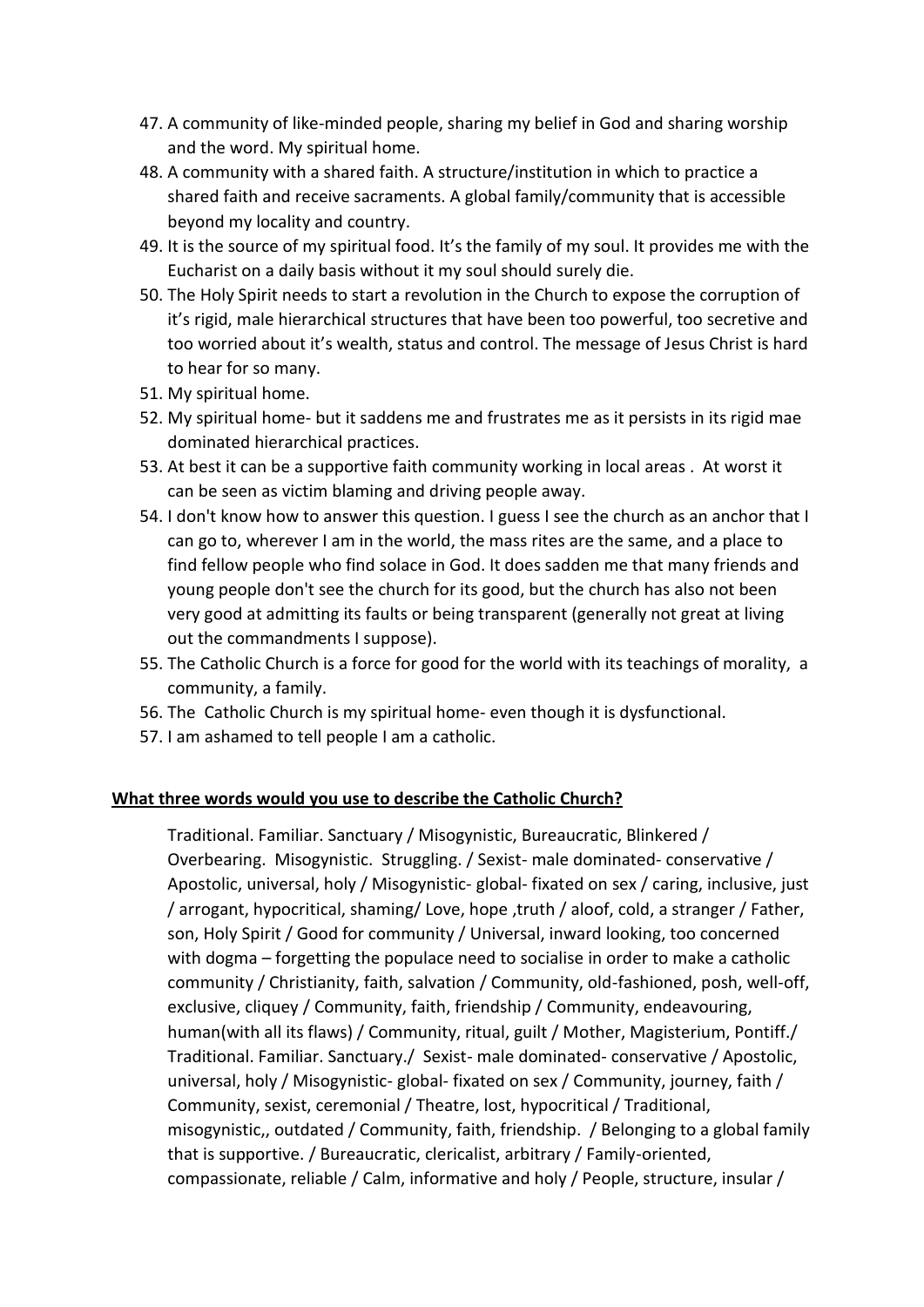Prayerful, Patriarchal introspective / Pointless, pushy, dangerous / forgiving, loving, traditional / out of touch, Christian, Messy / Open, Caring but hypocritical / Salvation, Truth, Love / Heterogeneous. Misunderstood. Majestic / Infancy. Confused. Striving./ Community, Institution, Rigid / Stuck, behind, outdated / A safe Haven / Judgemental, Lost, misogynistic / Exclusive, Deaf, male -dominated/ in need of reform / hypocritical, sexist, outdated / Home, dysfunctional, tired/ Confining, male-dominated- broken/Judgemental, misogynistic, Stuck/ Faith , community ,/ big, universal, detached? / Sexist, Community, Salvation

# **Looking to the future (next 10 years), what do you think should be the three priorities of the Catholic Church?**

- 1. Women priests, married priests, marriage for all loving couples regardless of gender.
- 2. 1. That we become a 'synodal' church. 2. that the laity be consulted on church matters 3. that there is a more stringent vetting of students for the priesthood.
- 3. Work with other faiths and churches in the community. Encourage everybody to get involved in parish work & activities & make it as easy as possible for them to do so. Work to make all people feel welcome.
- 4. To be more inclusive of cultures and sexual orientation. To be less judgemental. To promote ways of protecting the environment.
- 5. A welcoming Church that is non-judgemental.
- 6. 1. Dismantling the current male structures and enabling and empowering women to serve at every level in the Church - including the priesthood. 2. Prioritising social justice and caring for creation 3. Revise/change a lot of the rules of the Church
- 7. Making liturgy loved again; ordination open to all as service to all; and justice the aim of our preaching and action.
- 8. 1. Open up ministry to everyone- men, women, married people, at all levels 2. Making laudato si the main driver- save the planet, social justice for the poor and forgotten. 3. Genuinely make amends and beg forgiveness for all those damaged by the church and church doctrine
- 9. Get back to the simplicity of the Gospels give true access and equality to women be brave and dismantle so much of the unnecessary cruel rules that have ruined so many lives. The Clerical system is corrupt and broken.
- 10. Focus less on lack of vocations to the priesthood and more on laity involvement in the sacramental life of the Church. More general recognition that all make up 'the Church' and there should be more in-put from women in decisionmaking/management (particularly as women make up more than 50% of the Catholic Church). Keep focused on Jesus' teaching in the Gospels- we won't go far wrong if we do! – this is really my no. 1 priority.
- 11. To hold steady in an ever-changing world. To promote love and inclusion throughout the world. To respond to the needs of the poor and marginalised in our world.
- 12. Welcome everyone and aim to get people to become better people through selfreflection and enlightenment – rather that preaching at them with lots of rules. Less rules on how to live but more about figuring it out yourself and doing the right thing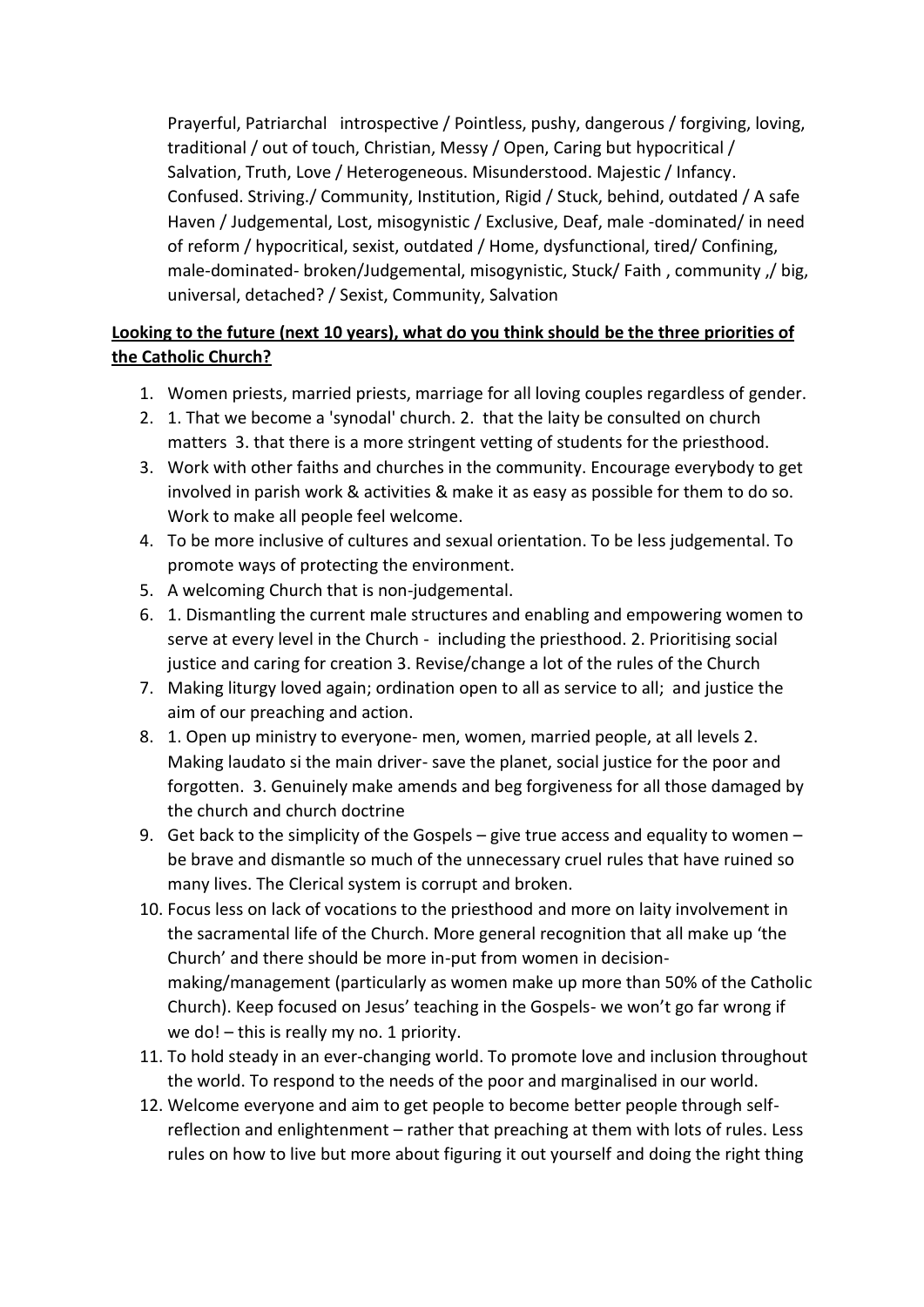because you want to not because of following a rule. Focus on excluded group in society not the ones that come to Church.

- 13. Catholic Church will be always here and will be forever.
- 14. Look after the needs of children and young people. Engage with other faiths. Recruitment of priests – ie. married priests, women priests.
- 15. Married priests, openness, female clergy.
- 16. Good example. Stand for the poor, downtrodden. Lobbying against abortion, euthanasia as the Catholic church has always done.
- 17. Educate at all levels the entire Gospels, contents and applications. Ensuring the laity are active, devotional about their spirituality. Ensuring Churches, seminaries etc and staff (clergy, teachers etc) are enthusiastic, persistent, etc to reach the laity. What on earth does 'Missio' mean?
- 18. Must work/engage with the young, they are the next life of the Church. Encourage parishioners to use their talents in activities and leadership of groups. Include other nationalities to share in and participate at mass. Not separate masses for different nationalities.
- 19. Acknowledge the shame of institutional abuse of children, women and indigenous peoples, beg forgiveness and make reparation. Recognise the work of the Holy Spirit in us all and open up the airless priesthood. Move heaven and earth to protect creation.
- 20. Look after the world's poor. Reach out to our fellow man. Help us to save the planet.
- 21. To evangelise, to be "salt of the earth" by clearly presenting the teaching of the Gospel and the Church to a secular world, and to pray more.
- 22. Give women equal status in the Church, only then will true change happen. The whole governing structure of the Church is wrong and must take responsibility for the all the heinous sins committed under this faulty, misguided way of operating and exercising power.
- 23. 1. Make preserving the planet a moral obligation for all Catholics- 2. Open up the Church so that anyone male, female or gay could take holy orders- not necessarily for life but specified periods of time. 3. Put social justice as a core to the Christian life.
- 24. Embracing change, being inclusive, global issues.
- 25. Address inequality, poverty, inclusive leadership.
- 26. 1. Evangelisation tell people the good news of the Gospel and that it is for everyone. God loves us all, no-one is excluded. 2. Become more visible I the community. 3. Reconnect with Catholics who no longer have contact with the Church.
- 27. Equal rights and status for all, focus on goodness in people, own up to past mistakes, ask for forgiveness and build a new open truthful honest church
- 28. Reform the attitude and practical approach to women, gay people and children within the Church. This should be aimed to make it welcoming and to give them a equal voice in how it runs.
- 29. More friendly, less judgemental encompassing more females stop excluding people who identify as different genders etc.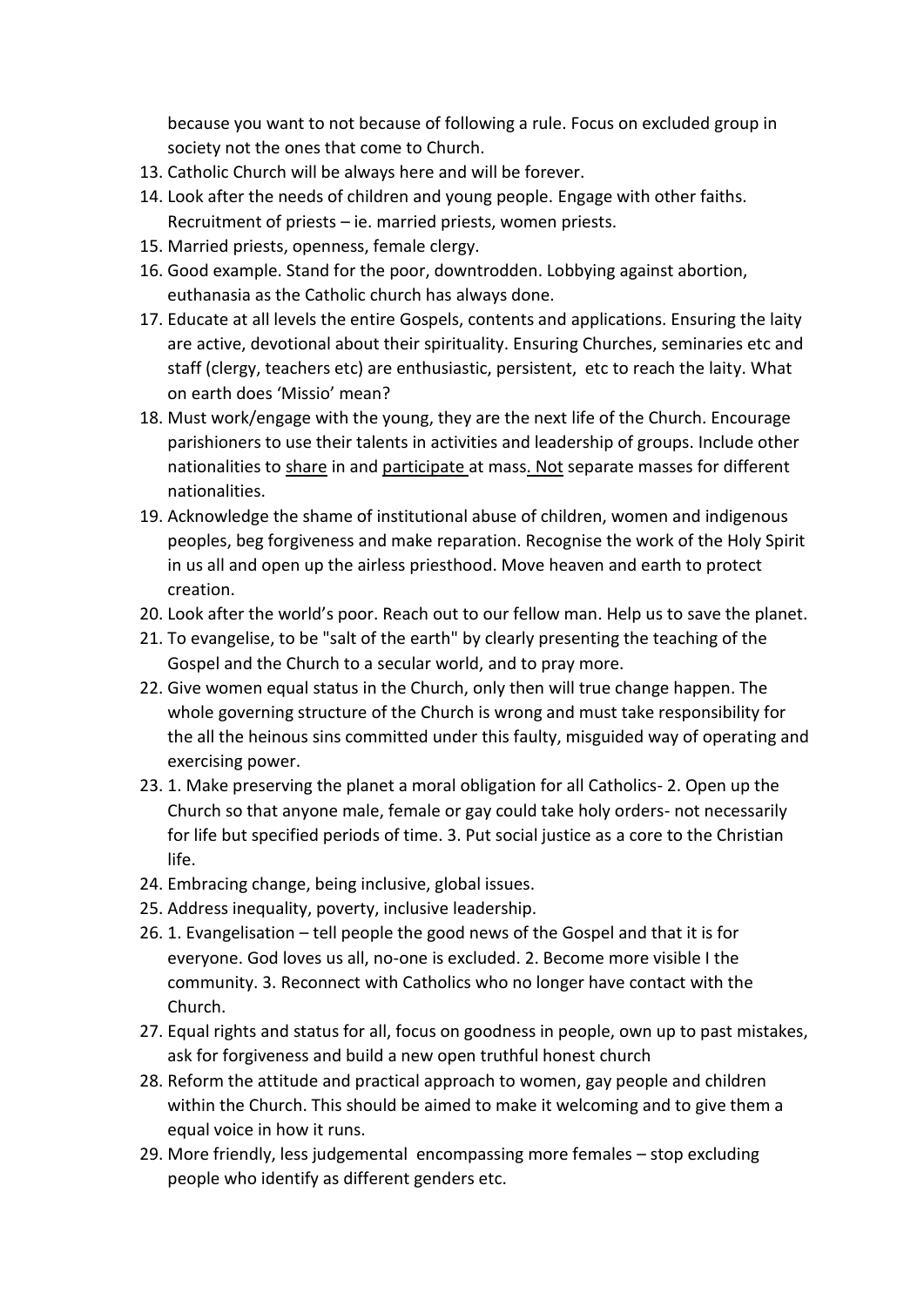- 30. Recognise the value of women and allow them a full role in the Church. The Catholic Church remains one of the few world organisations that does not permit women the same recognition as men. This is so incredibly outdated and is extremely detrimental to the church. I feel that the Church has a significant part to play in this world and it's diminishment is harmful to all.
- 31. Look after the world's poor. Reach out to our fellow man. Help us to save the planet.
- 32. Ordination of women. Movement away from a male, conservative hierarchy. To be a loud, radical, prophetic voice in relation to environmental issues and social justice.
- 33. 1. Look after the needs of children and young people. 2. Engage with other faiths 3. Recruitment of priests i.e.. married persist women priests.
- 34. Married priests, women priests, marriage for all loving couples regardless of gender.
- 35. Faith formation (trying new and fresh ways to explain teachings that are challenging to our times). Humble listening to the worries and concerns of everyone (not only one side or the other). Recapture of the wonder and see that has been lost (Jesus is truly present in the Eucharist… but the way we receive Him doesn't acknowledge that - would anybody watching us realise how amazing it is!)
- 36. Better catechesis for the young, especially instruction in orthodox doctrine so as to prevent false ideas from damaging the Church and risking souls. Encouraging better catechesis for the old as well in countries where the Church is better established. Better evangelisation, including in post Christian countries, through encouraging and fostering charity and a missionary zeal amongst the laity.
- 37. Creating communities. Allowing priests to marry to encourage family feel to church and encourage more people to be involved be more inclusive
- 38. Acceptance of everyone, root out dangerous outdated ideas/views, reduce ostentatious wealth
- 39. 1. Sexuality Boldly and correctly inform its members ( both religious and lay people) on the teachings of how to properly integrate our sexuality into our daily lives. 2. Teaching - improve general teaching of the faith 3. Community - forming a thriving community and improving the sense togetherness and belonging within parishes.
- 40. Allow priests to marry, ordain women as priests and bishops, to accept gay marriage
- 41. Try to be seen as less judgemental, help come up with solutions to environmental problems and climate change - including financially the church is seen as wealthy.
- 42. Evangelisation of young people Being ecumenically engaged Care of disadvantaged (no particular order)
- 43. 1. Overcome its timidness and along with being Parish centred, Mass should be more accessible in the community. Reverence to the holy eucharist is less threatened by local people who don't go inside a church, than by fear of inclusive ideas. 2. Make women's role in the church a matter for open discussion. 3. Increase all means of communication more effectively and honestly. Look outwards as Pope Francis consistently asks us by his example.
- 44. Young people (new members of the Church and returning non-practicing people), maintaining family values (particularly when modern society challenges/tries to remove them), find better ways to reach the 'hidden' vulnerable in our society (people struggling with mental health issues, loneliness etc.)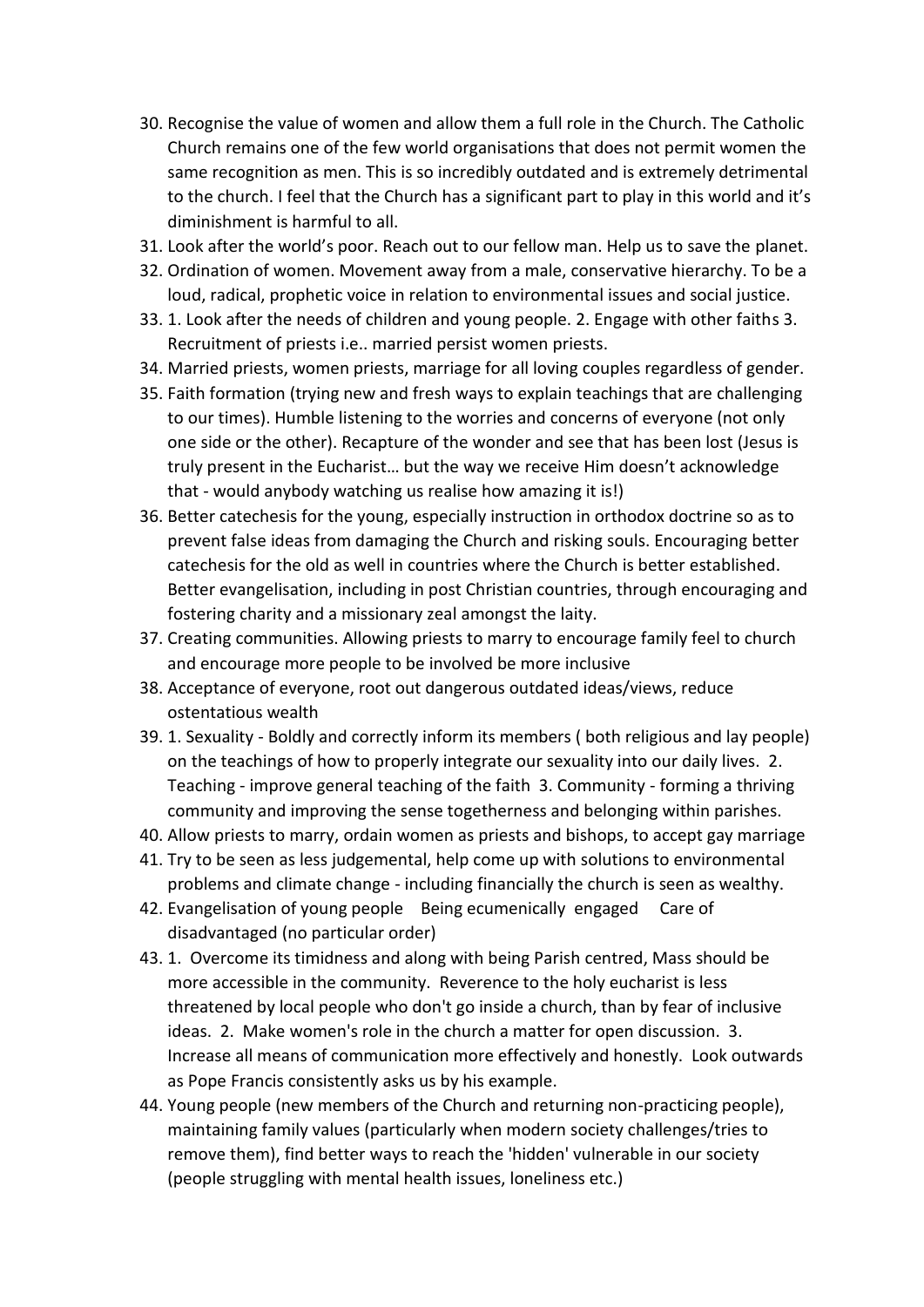- 45. Proclaiming the Gospel anew to a non-Christian society; fostering authentic clerical vocations; restructuring church institutions for mission.
- 46. To rebuild Church community. To value all people regardless of gender. To support the priests and lay people to work together in liturgy.
- 47. Priests how to ensure that we can continue to celebrate the eucharist. Evangelisation which I think is tricky nowadays. Looking after the poor, the marginalised, the elderly, infirm.
- 48. 1. Acknowledge past (and possibly even current) institutional failings that have caused harm and ensure systems prevent individuals or groups within the Church from being accountable. 2. Prioritise/promote teachings of Jesus Christ in how we live our lives, not just rigid doctrines that can lead to extremism rather than compassion. In many ways priority 2 can help to avoid issues in priority 1.
- 49. To provide the Eucharist make it available to right the wrongs done and to be humble – put the Church house in order! To provide support for our shepherds – for them to have more community - for more organised prayer times for them – novenas, vigils, rosaries etc.
- 50. We the people are the Catholic Church it is time to listen to us and stop imposing rigid, harsh doctrines on us, especially us women we have had enough. The Church has so much to give people but it is failing.
- 51. 1. Give women their rightful place in the Church- so much can then be healed and improved. 2. Reassess what is important. 3. Make it an inclusive welcoming Church for all, especially young people they are our future.
- 52. Green environmental issues, the positive role of women in the church ( not just as baby making machines ) - inclusive language in prayers etc , social justice 1. Dismantle the hierarchical male dominated structures. 2. Embrace accountability and transparency. 3. Return to the simple Gospel messages.
- 53. 1) Listening? creating space for dissent (but respectful discussion)? I don't know, being not judgmental/shaming? 2) Addressing corruption and sexual abuse in the Catholic Church? 3) Addressing past injustices perpetrated by the church (e.g. missionary schools that abused and removing native children from their culture, and the mass graves )?

# **What one thing could the Catholic Church do to make it a more attractive community for people like you?**

- 1. Less cliquey. Less critical of other religions and ways of life. Welcome to everyone LGBT etc
- 2. That the mass is celebrated with the utmost dignity and reverence. That priests brush up on their homilies.
- 3. Focus on being welcoming and non-judgemental to all.
- 4. Stop telling people how to live our lives- the gospels do that adequately. The Church feels like an exclusive club- so many rules around human sexuality, who is accepted who is not. It comes across a hypocritical and judgemental.
- 5. Stop constantly castigating people who do not fit into man-made categories of behaviour or relationships.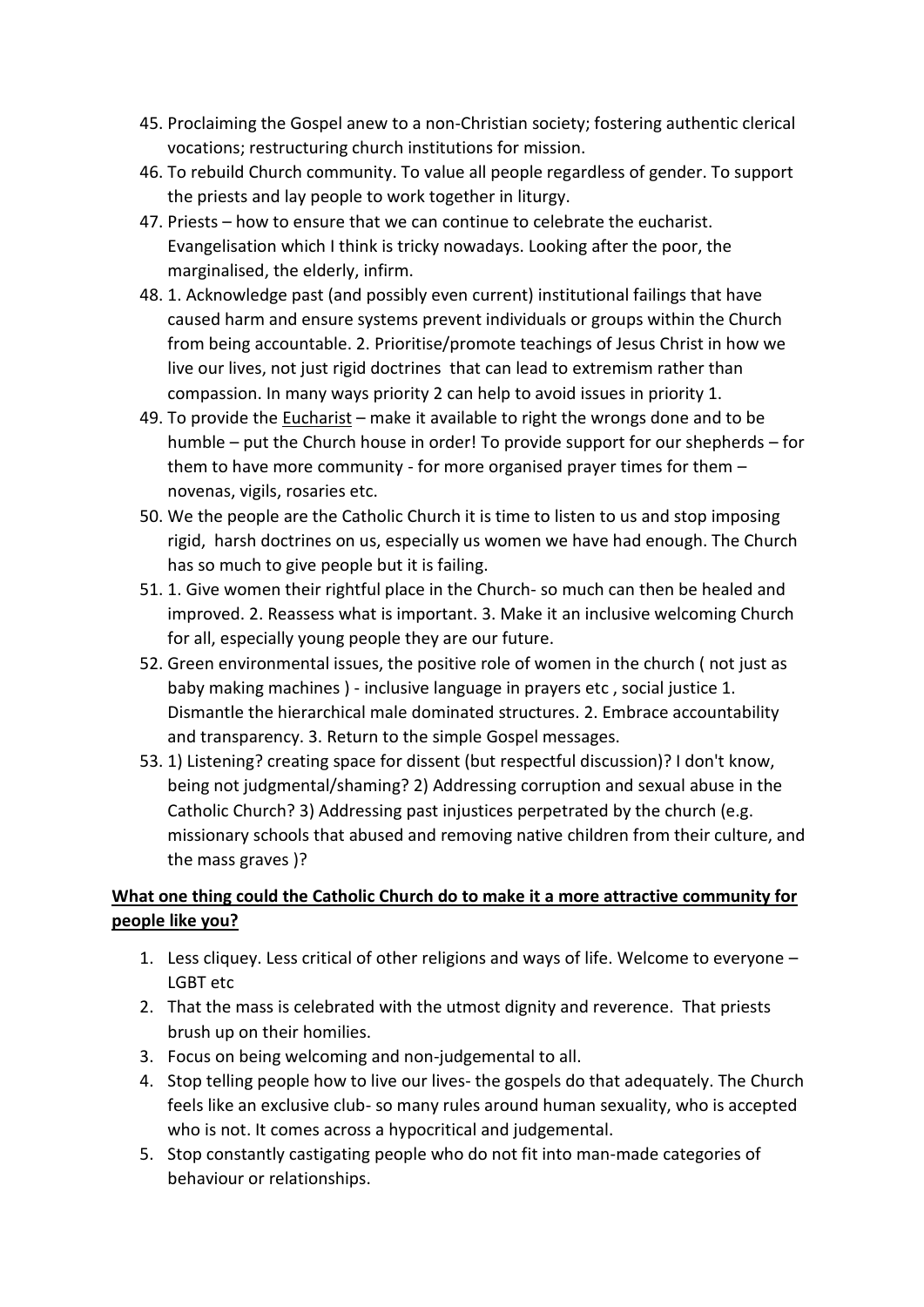- 6. Abandon all the hypocrisy- completely revise the teaching in sexuality and stop trying to control women's bodies- we're fed up of being told how to live our livesfrom the pulpit- people in glass houses!!
- 7. I would like more attention given to beautiful, uplifting liturgy, harnessing the richness of Catholic tradition.
- 8. Truly respect everyone regardless of gender or sexuality.
- 9. Less emphasis on rules which were written many years ago and more thought into how words written so long can be interpreted today.
- 10. Welcome gay people.
- 11. Accept equal rights.
- 12. Bringing back alter rails and taking communion kneeling as we used to not in the hands.
- 13. It couldn't be more attractive to me, but for the wider community the church needs to stress it's inclusivity. Ensure that it's "a community of sinners" means something to people.
- 14. I am housebound and I am happy to receive communion at home.
- 15. Status marriage and women.
- 16. Set it's focus on helping the world's poor- via practical visible means.
- 17. Greater inclusivity re gender and sexual orientation.
- 18. Give women a full and equal role including ordination.
- 19. Be more friendly and welcoming in all parishes.
- 20. Remain close and committed.
- 21. Show humility.
- 22. More care of the elderly and sick and housebound, visit bring news.
- 23. Remove the philosophy now preached as liberal theology that God loves each one so much, that to reach heaven depends on God. Responsibility by each person to entirely live the gospel life is necessary.
- 24. Community actively Use a mini-bus to pick up the elderly.
- 25. Engage with the wider community.
- 26. Offering community inclusion.
- 27. 1 hour weekly for exposition of Blessed Sacrament in the Parish.
- 28. Just continue the ministry of love and inclusion.
- 29. Stop telling me not to use contraception. My marriage is still a loving on despite the fact that we do not want any more children – childbirth is painful!!!
- 30. Women priests, married priests, marriage for all loving couples regardless of gender.
- 31. Be more welcoming and compassionate to people whose marriages have failed, people who are gay and women in general. The Catholic Church presently appears very misogynistic.
- 32. Allow priests to marry.
- 33. Facilitating lay people to take more ownership of their faith through organising prayer groups, etc. rather than relying on clergy to always take the initiative
- 34. Focus on conceptual discussion (for example, showing benefits of prayer in schools) before trying to get people to come to mass; greater freedom to express personal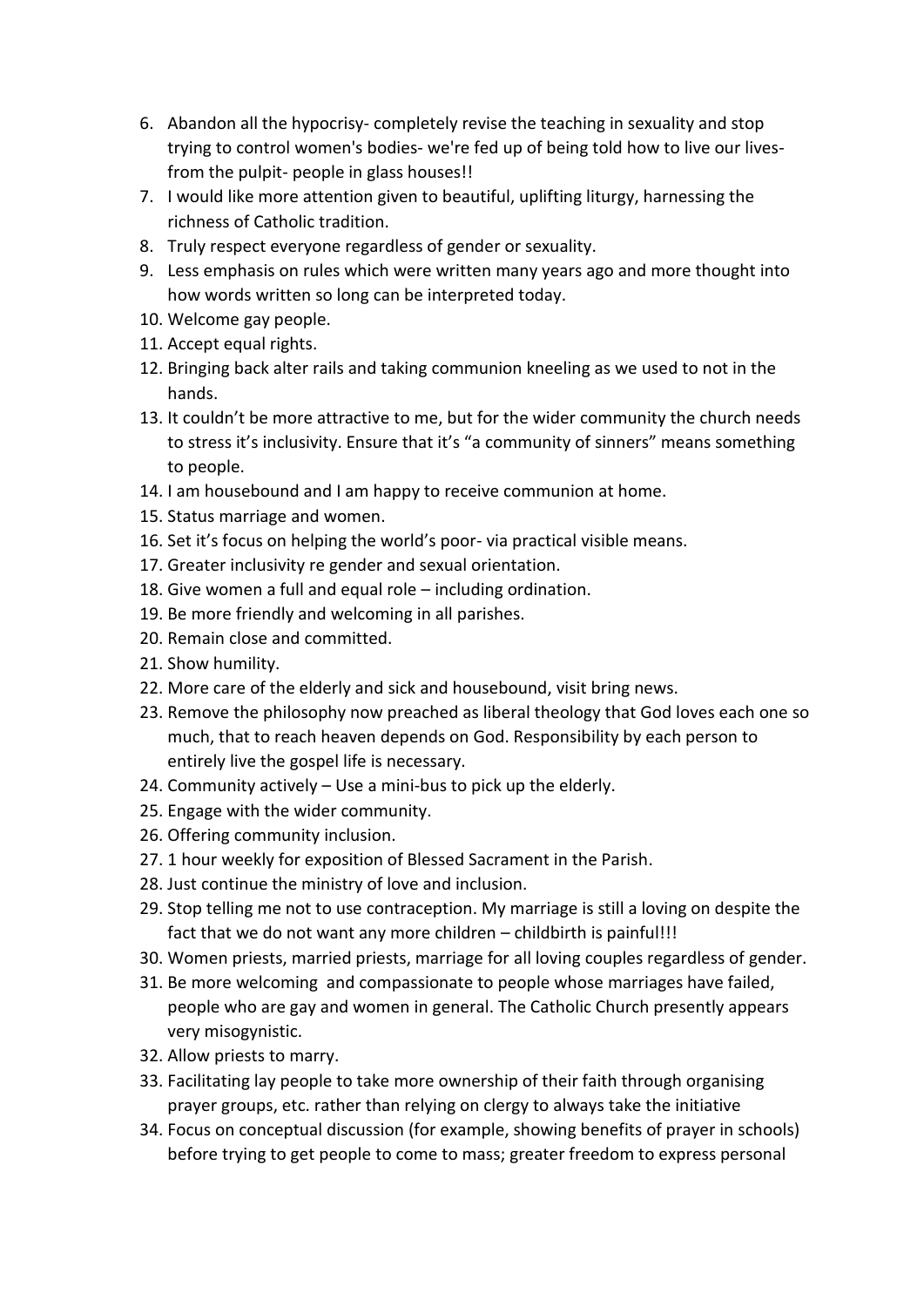faith and develop personal relationship with God before being involved in community aspect -> greater emphasis on mindfulness

- 35. Stop obsessing about sexuality and gender and treat women as equals.
- 36. Publicly and widely produce a global action plan with clear targets to tackle discrimination & inequality in all its forms.
- 37. Accept equal rights/status marriage and women
- 38. My parish to communicate with non-church goers in its own community. Posters of real welcome around the outside of the church. At the moment my lovely church seems happier to stay within the confines of its parishioners.
- 39. Have a wide teenage group to do activities within the community
- 40. Encourage people to put their faith into action- whether that is challenging people to be more welcoming or to put themselves out more or to talk about their faith more. Sometimes it feels rather lonely.
- 41. Speak the truth more boldly but in love, by whatever means are available.
- 42. Be more inclusive less judgemental.
- 43. Stop being so sanctimonious.
- 44. Encourage parishioners to be more involved in actively helping with charitable affairs, within the close community. E.g. helping the homeless or single/ young mothers. This shows, outwardly, that the Church still cares for people and that charity is a major aspect of living intentionally as Christians, but also helps to build charity within individuals in the church community and build relationships between individuals in that Church.
- 45. Join more with other Christian denominations, perhaps for a Christmas carol sing, or an open- air service in a city centre.
- 46. Be more welcoming I have found Catholics all my life to be quite standoffish, people don't say hi if they don't know you, my children didn't go to Catholic school and therefore I didn't have the connections many others did it made it more difficult
- 47. Developing different forms / gatherings for inclusive prayer.
- 48. For more singing and fun social events.
- 49. I think my Parish does a good job of making the Catholic Church attractive and creating a strong supportive community but could possibly do more for younger people or those new to the community or living more isolated lives.
- 50. It fulfils my needs. I don't really have any wishes in this regard.
- 51. Accept married and women priests.
- 52. Prioritise social and environmental justice and stop focusing on sexuality and gender stuff.
- 53. Abandon/ reject ideas teachings about sex, sexuality, contraception.
- 54. Be more inclusive of relationships based on love regardless of sexuality, marital status . Too many people have left the church as they can't live up to expectations with " irregular marriages " or relationships but are still in loving and stable relationships. I don't want to undermine marriage as I think it's important but they aren't the only loving consensual relationship.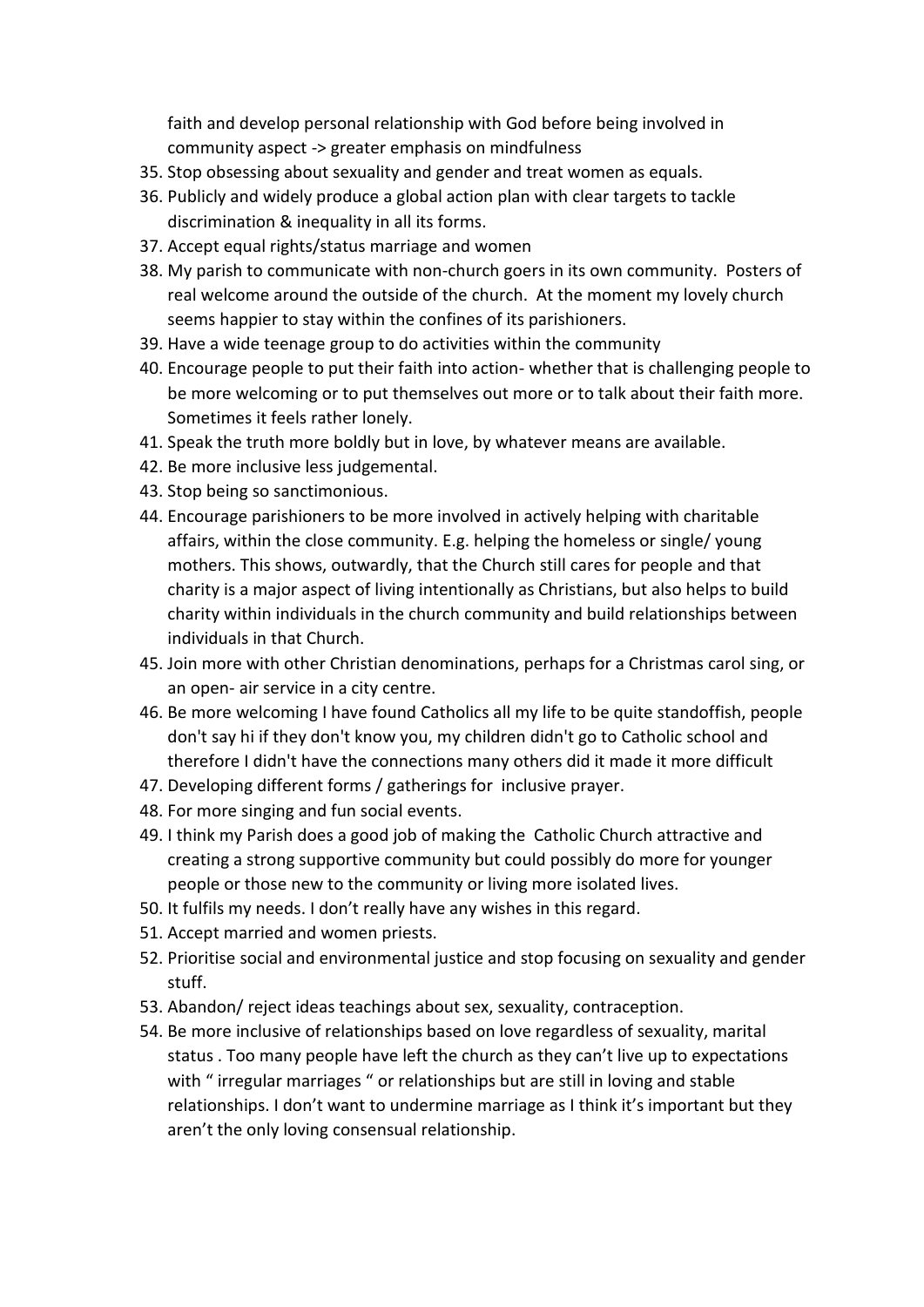55. Be proactive in making newcomers welcome. Get to know people (show interest in them, and care about them, don't wait for them to come to you. Erm be less judgmental?

### **Imagine you had the chance to give Pope Francis one piece of advice, what would you say?**

- 1. Ease up on the ad lib stuff especially when travelling on planes. That he listens to everyone in the church especially those with whom he has major differences. That, in his exhortations he doesn't contradict what his predecessors taught infallibly on important moral issues.
- 2. Keep on listening.
- 3. Consider married priests. Consider women priests.
- 4. Imagine you are Jesus in the temple now is the time to upturn lots of stall holders (in your male -run Church) the Church has lost its way- we need vision and reform.
- 5. That his reforming instincts are correct. Keep going, don't be ground down by conservative forces in the hierarchy.
- 6. Continue reaching out to everyone.
- 7. Give equal role to women, appoint Cardinals that are of like mind to you. Follow the direction of John 23rd make my granddaughters feel that they are as equal in the eyes of God as my grandsons.
- 8. Make three women cardinals, but only one can be a religious Sister and all should be in their 60s. At a stroke you would have the chance to make actions speak louder than words, to break open the logjam on debate about power and ordination, and to offer women (and many men) hope of change - because once it was done, it would be difficult to be undone in a hurry. The power of a Pope to effect change is not as great as many people think, but in some things it is still absolute - and this is one of them. Use your power. Don't delay.
- 9. Be brave- open your heart to the holy spirit- all human beings are equal they need that confirmed by the Church.
- 10. Please, Holy Father, remember that the Holy Spirit may also be talking through those on the more traditional wing of the Church with whom you disagree and whose motivation and sincerity you so often malign.
- 11. Be brave- the Church is in need of a radical overhaul- the people are hungry for change and thirsty for spiritual leadership. Women in the Church want equality.
- 12. Be inclusive in what we preach and embrace change.
- 13. Get rid of the corrupt, right- wing cardinals so you can build a caring and inclusive church.
- 14. Prune the rot, clean up the church and stop living in the past.
- 15. If you could hear all the views of the people damaged by the Church, you would know that now is the time for massive change - please be brave.
- 16. Watch your back! Stand firm and don't let the bigots take over and remember the good parts in the Bible around inequality, poverty and the abuse of power.
- 17. Continue to shake up the Vatican and its structures and make serious reform.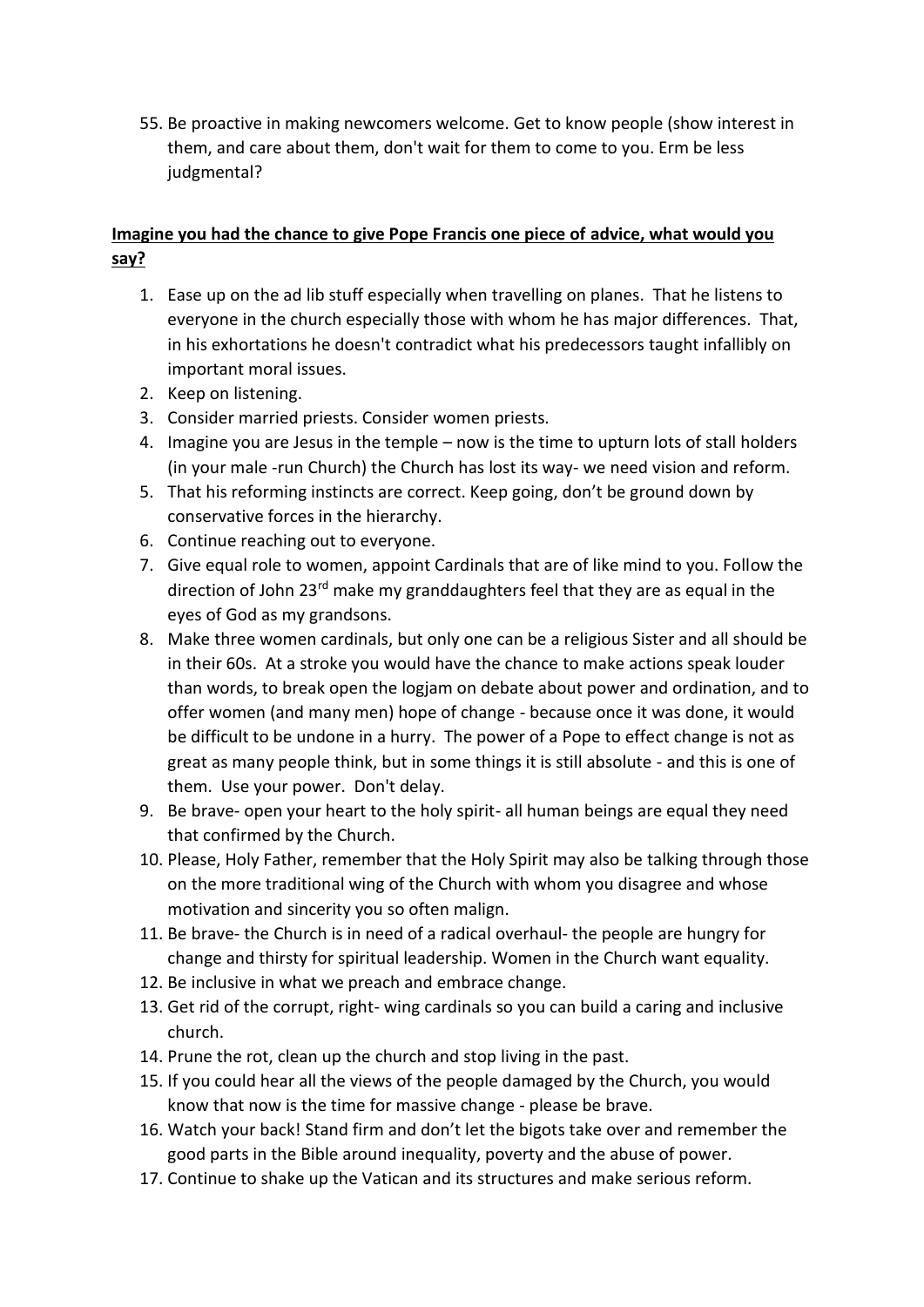- 18. Continue as you are with an open mind.
- 19. To my mind the Church has got fatally trapped in its own temporal and psychic power. It is "God the Father" dressed up in its grand robes and ritual. It avoids the uncomfortable, radical messages of Christ, and makes up messages of its own to put heavy burdens on the people. And the Holy Spirit does not figure – but the Holy Spirit does figure and is power through gentleness.
- 20. The establishment needs to match the individual responses I observe in nearly all clergy. I find them compassionate and caring. The 'Church' sometimes struggles to portray this.
- 21. Encourage all the clergy to become more like Jesus. He didn't spend time in Synagogues. He met all the people – captivated them with stories, caring for them.
- 22. Be humble, sincere etc not wanting to be known throughout the world. Ensuring all the Pope says is in line with the whole gospel- (Many are called but few are chosen).
- 23. Make the Church a place everyone wants to come because they feel welcome no matter what. Make sure no Catholics seen as a judgemental person – honestly leave the judging to God.
- 24. Don't store gold give more to the elderly/disabled/poverty.
- 25. Allow the Church to be more open.
- 26. Never allow same sex marriage in the Church.
- 27. To ask Catholics to pray that the Lord will heal this broken world we live in.
- 28. I really admire how you are opening up the Vatican, encouraging change and for the Church to address current issues.
- 29. To enforce safeguarding procedures throughout the world.
- 30. Stop appointing bishops and priests who want to lord it over the laity, patronise them, and force their will onto them. Start appointing bishops and priests who want to pastor their flock and help them to grow in holiness.
- 31. The Church is doing as good a job as ever in reaching the peripheries of our community, but from my experience, is losing the masses more easily. Let's remember to focus on Christ's whole body - we are reaching the far corners but glossing over the core.
- 32. Make church more inviting for youths
- 33. Continue to show your compassion and honesty to the world, it is noticed.
- 34. Keep going despite opposition
- 35. Be aware of the catholics not happy still about Vatican 2 , tackle the subjects directly because the internet is spreading fake and out of context 'quotes' to feed their causes. having become the Pope in unusual circumstances be aware of the ones trying to create schism.
- 36. Let our priests marry if they so wish, I feel sure it would swell our depleted number of priests
- 37. Keep going! I admire what you say to the public about how Catholics should face modern day issues, specifically environmental issues and the involvement of women in the Church, calling us to come together on certain issues, regardless of political or other divisions.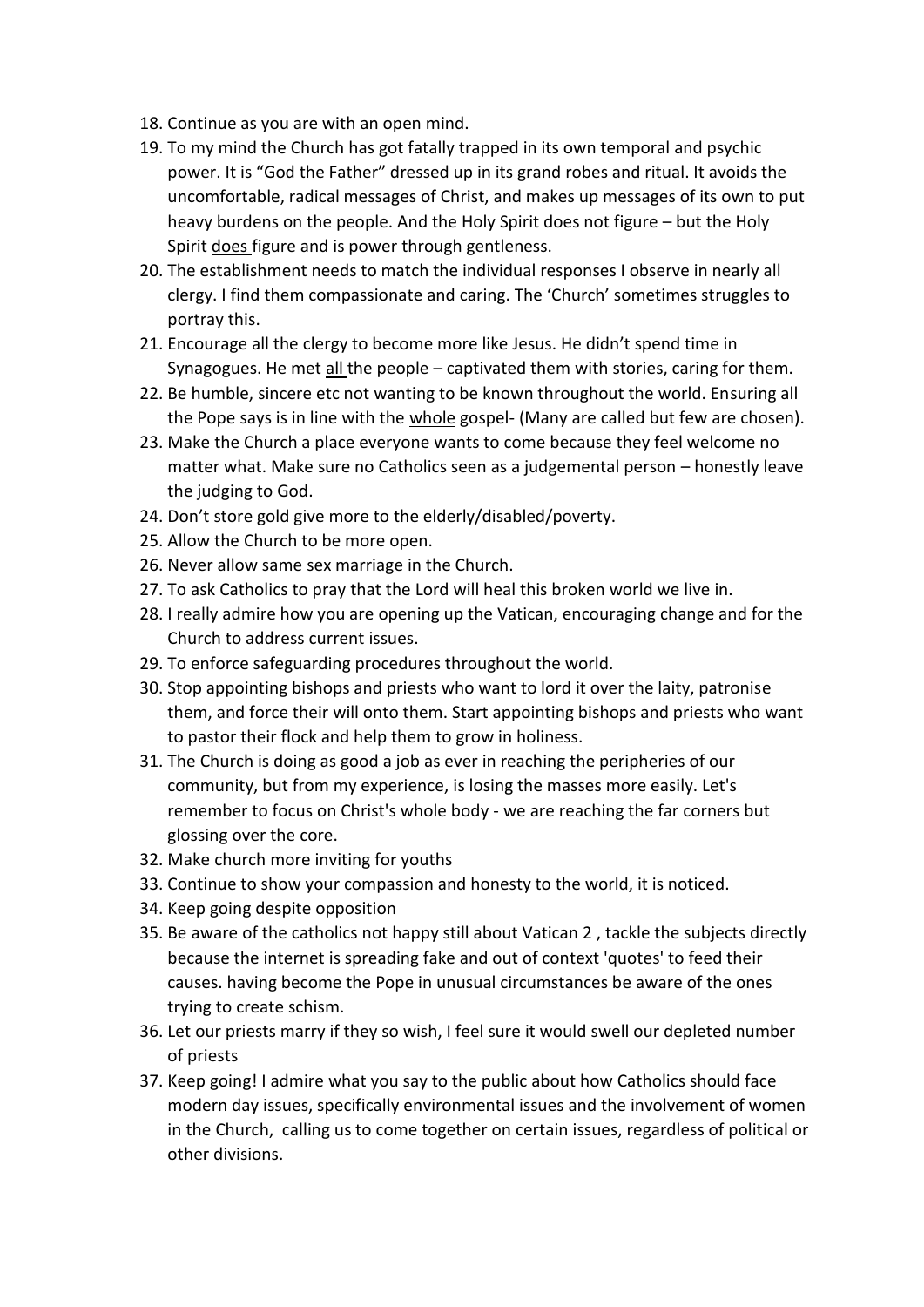- 38. Make lives better, stop the enforcement of so- called teachings which negatively impact on people's lives.
- 39. Do not alienate the young by being overly harsh or stern towards tradition, especially a more traditional liturgy. Encourage the laity to be different to the world and to appreciate the value of traditional beauty and morals
- 40. Remember this is Christ's Universal Church not yours. Give us freedom to worship God as we feel called to - stop alienating people who don't conform to how you think things 'should' be.
- 41. Prioritise/promote teachings of Jesus Christ in how we live our lives, not just rigid doctrines that can lead to extremism rather than compassion.
- 42. We are in the business of saving souls not the Planet (although this is important) nor saving face. You are our Pope not our Prime Minister/President. Be a good shepherd not a politician.
- 43. Open everything up to women working as equals great things can be achieved.
- 44. Don't be stuck in the past- value marriage and the role of women in society.
- 45. Carry on speaking out about injustice, the dangers of materialism, the abuse of power.
- 46. Listen to the Holy spirit rid the Church of corruption and ditch rigid, misogynistic power structures.
- 47. Get rid of all those judgemental doctrines that do not help people to live a good Christian life and that exclude so many people from the comfort and nourishment that a rich spiritual life could bring to them.
- 48. Let the Holy Spirit work in your hearts and the hearts of the powerful in the Church really listen to the people and make changes within the Church.
- 49. Stand up to the curia- dismantle the dysfunctional way of running the Church.
- 50. For an inclusive church you need inclusive language, more recognition of women outside of childbearing . Blessings for same sex stable and loving relationships.
	- 51. Rebuilding trust requires admitting mistakes? Is there a new way to bridge divides? Maybe we can turn to the mystics to fill our spiritual void?
	- 52. Keep up the good work.
	- 53. Bring back the alter rails and no more communion in the hands.
	- 54. Something is badly wrong with the way priests are trained. This ontological business creates an arrogance and superiority that gives priests too much power. It has allowed many to abuse and bully people. Yes to women priests but in no way using the old models of training and way of being.

#### **Anything else you would like to say?**

1. 1.That the views of the laity are taken into account when appointing bishops. 2. That episcopal conferences are by and large streamed online so that we can see what individual bishops are saying and know their agenda. 3. That all parents should have been consulted when the bishops drew up guidance for schools on sex and relationship education. Instead, the bishops just cow towed to the secular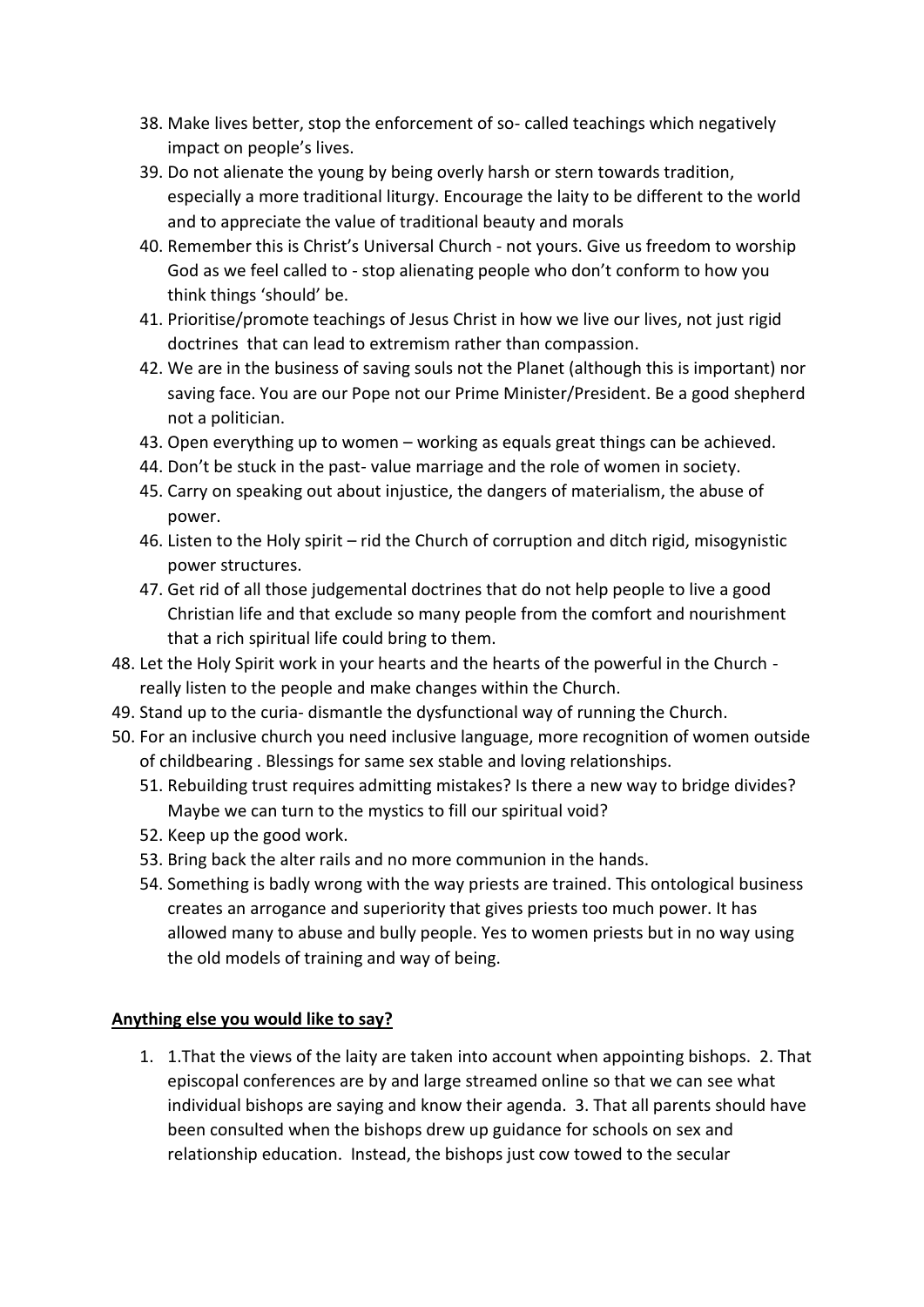authorities whose views play fast and loose with basic catholic teaching. The bishops are meant to be the guardians of the deposit of faith which is sacrosanct.

- 2. I hope this is not a 'paper exercise' and that real change of attitude in the Church results from this process.
- 3. Every parish should make it as easy as possible for newcomers and returners to join in. Ensure that information about how to contact the parish is readily available in churches and on websites. Have a simple form available so that individuals can make themselves known to the clergy - not everyone finds it easy to introduce themselves in person. In established parishes, things can sometimes feel a bit "cliquey" and it can be hard for new members to get involved, particularly if they are older and/or don't have children attending the Catholic schools.
- 4. There is something radically wrong with the way the Church has been operating. The hopes of Vatican 11 were stymied by the closed minds of the Curia and those who pull the levers of power in the Church and indeed the world. So much of the right-wing Church thinking is financially underpinned by the fruits of capitalism and those with secular power. They all want to keep the status quo as it has served them so well.
- 5. The Church is about the unimaginable the mystery who is God. The history of the Church includes many followers of Jesus who have helped to unravel some of that mystery, but also those who have limited our understanding, confining, and defining the mystery. This struggle is not just in the past. It's going on now. If this synodal process and final synodal event are allowed to be the work of the Holy Spirit, fear will be swept away, courage will be strengthened, and the people of the Church will know some joy in their faith, maybe for the first time in their lives. It only took half a dozen years from the vision of Pope John XXIII in 1959 to the close of the Council in 1965 for an edifice that had stood immutable and detached for four hundred years to be rocked to its foundations and for a process of rebuilding to begin. The process ran into opposition and the planning authorities took fright - that, maybe, the Holy Spirit had not got it quite right and needed to be reined in a bit! In the light of eternity, fifty years is not that long (though it sometimes seems so) but look who is back! Pope Francis is calling on the Holy Spirit to help us recapture the freedom of the followers of Jesus to pursue justice and peace and the good of our world. How can we refuse such an invitation? Those of us who lived through the time of the Council, and rejoiced as it opened out the possibilities for the Church in the modern world, can be glad that the Spirit is blowing in the wind and giving us one more chance in our lifetime to turn the Church from being an enemy of the people into a compassionate and accepting friend. A bit like Jesus, I suppose.
- 6. I pray this is not just another invitation for views from the laity which the Bishops then ignore. We are fed up with being dismissed. So many people l know are hanging on by their fingertips. I'm often ashamed to admit that l am a Catholic who still attends Church. The scandals just go on and on....
- 7. What the world needs is a Catholic Church that is in it but not of it, one that guards the faith and presents it afresh and in full to every generation, and which proclaims the truth of the Catholic faith as something that is beautiful, coherent, persuasive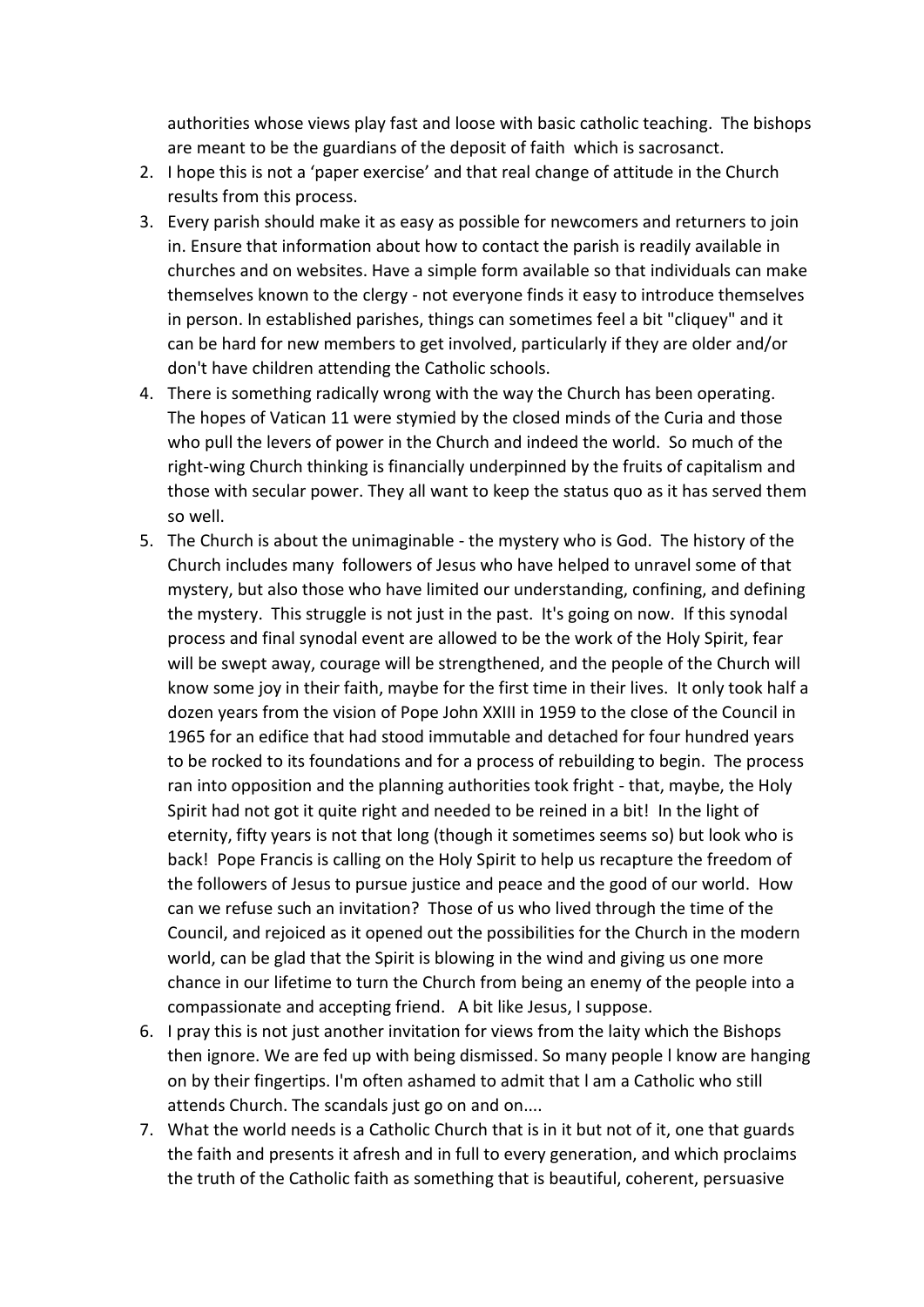and life-affirming. We mustn't look inwards and think the answers to current challenges lie in changing teaching or practice, but instead have confidence that our faith is the true faith and a beautiful seamless garment.

- 8. Why do we keep being told it will be the Bishops who discern on our feedback? Half the Church are treated as second class citizens- women- and anyone who does not identify as heterosexual is made to feel an outsider.
- 9. This survey is a load of bobbins. (only comment made on their form)
- 10. Be inclusive in what we preach and embrace change.
- 11. Get rid of the corrupt, right wing cardinals so you can build a caring and inclusive church
- 12. Prune the rot, clean up the church and stop living in the past.
- 13. Women have been so badly treated by the Church. They have been dismissed, ignored and preached to -we have had enough, my grandchildren want nothing to do with the Church. I miss the comfort that my faith gave me.
- 14. Not sure how, if at all, this will be used. Essentially the Church must stop being right wing.
- 15. It was a good idea that Jesus shared and has since been squandered by ugly greedy men supported by some women who have smothered 'love thy neighbour as yourself', with hate for difference, exploiting the poor and ignorant to maintain an organisation that is about hate, discrimination and self- interest. The Curia needs culling.
- 16. Publicly and widely produce a global action plan with clear targets to tackle discrimination & inequality in all its forms.
- 17. If the reforms mentioned above do not happen, the Church will die within a generation.
- 18. Help to make the world a better place, without war and strife. To keep fighting against abortion.
- 19. I have been privileged to have grown up a Catholic.
- 20. The Church for me has played a hugely valuable role in our world. Its influence has for the most part been positive to civilisation, but it is falling back. It is becoming less and less relevant to young people it must modernise if it is not only to grow, but to survive.
- 21. 1. Love can be demanding, involve suffering, unanswered at times, as well as bliss, but it is not a laid- back philosophy expecting God to clean up at the transition to the next life. 2. This theology is not a pre-Vatican 2 position. It is not post Vatican 2 nor Jesuit 1970s onward positions.
- 22. I like the community of the Church- the good behaviours just rub off on me, but I do feel it is exclusive and those seen as 'sinners' don't feel welcome – so they'll never be exposed to the good values and behaviours of the community.
- 23. To visit the elderly and people in hospital and prison.
- 24. Mass should be a joyful occasion. We should come away from mass feeling uplifted sometimes sermons aren't always uplifting. We need to consider a younger congregation and their way of life in the  $21^{st}$  century. Most liturgy is awful – so far removed from the way we speak.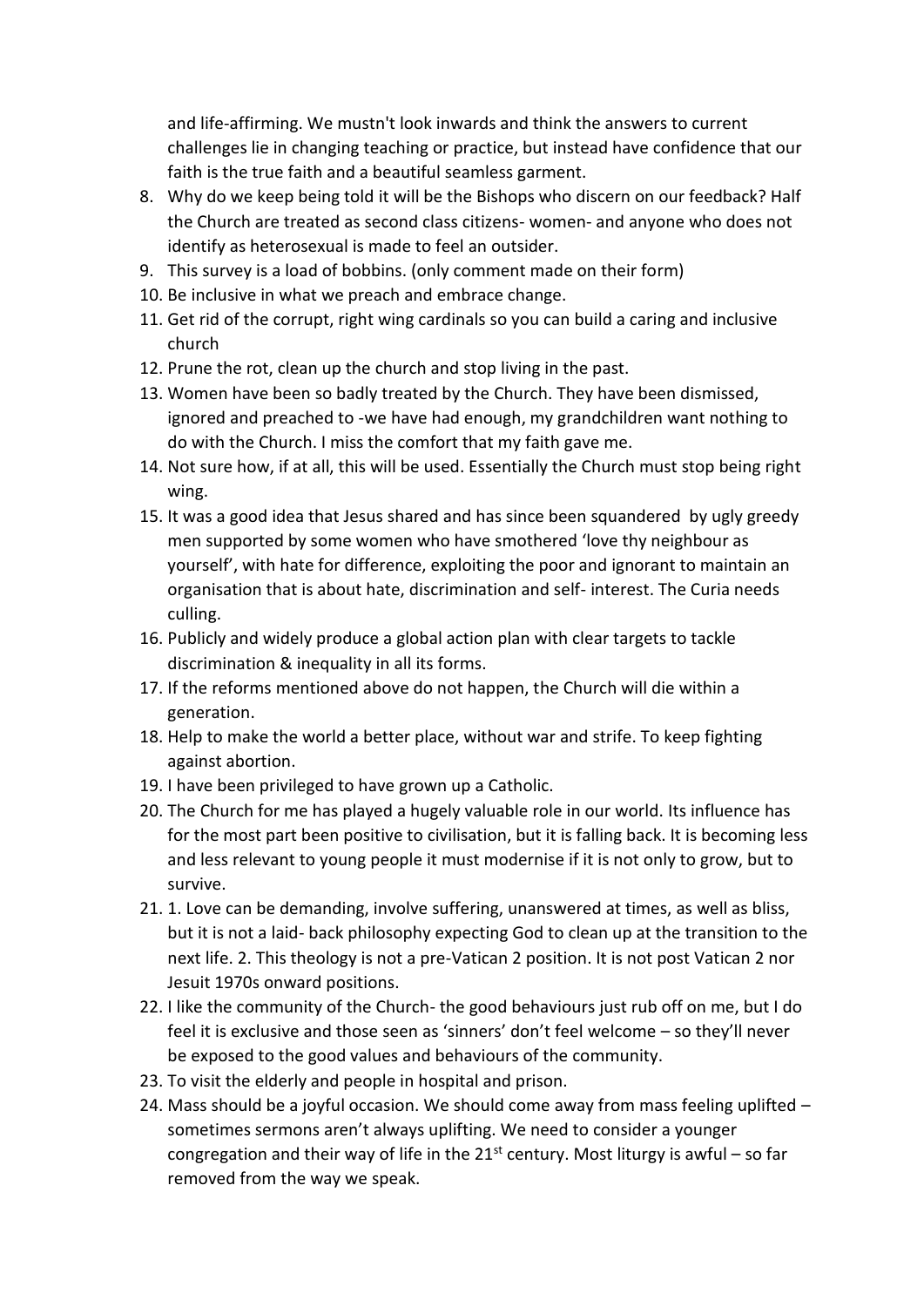- 25. Take communion to people who can't walk far to come in front to receive communion eg. Come to them instead.
- 26. As an older person with serious health issues, I have been humbled by the support I have received from my Church whilst shielding from the Covid pandemic.
- 27. Thank you, ST. Vincents, for making me feel so welcome when I moved to the Parish. I feel privileged to be part of the Catholic community.

 28.The very young like dressing up, bring back processions they can use their first communion/confirmation outfits again. This would bring parents etc in as well. I feel

#### the awe

 (magic) has gone from the Church – bring back bits of pomp and ceremony and bits of latin. Use

 outside groups, business organisations to raise funds to cater for activities for young and old eg.

Cantenians etc.

- 28. Busy, working lay people with families honestly don't have time to fill out surveys, reflect on documents, or attend synod preparation talks and lectures. Methods such as these will only elicit the opinions of older, more affluent catholics who already have the ear of their bishop and who already dominate the church in this country. Stop making the church navel-gaze and start focusing on bringing Christ to the whole world again.
- 29. The Church should have a FAR greater presence in schools than at present. We should be seeing priests around school weekly, for example, rather than once a term.
- 30. I still love the Church and know I am an important part of it. The Church is just us people and we should be honest about what we genuinely feel.
- 31. The Church has to listen to us all.
- 32. Has this, or a similar questionnaire been sent to all the pupils in our Catholic schools, and their parents?
- 33. I'm very grateful to have had a priest willing to try new ways to give us a Mass during the pandemic and to be a constant , it was a great comfort when seeing no one outside our homes to visit church virtually and receive mass.
- 34. Some of the readings put women in a very subservient place and I don't think many of our young people would agree as I do with all the rules. I also nearly left the church when they changed the words of the mass without asking the lay people what they thought. I was very upset that I could no longer say 'it is right to give Him thanks and praise' Also the beginning of the our Father - we dare to say. I really felt we were going back to the dark ages. Also that part of the creed 'consubstantial with the Father' what child will understand that.
- 35. Stop preaching about sex and gender and contraception. The Church stance on these issues has created years of suffering and has ruined the lives of so many women around the world. Also the secrecy, rigid rules all male priesthood alongside inadequate, outdated doctrines have infantilised so many men and have damaged them psychologically hence widespread sexual abuse in the Church.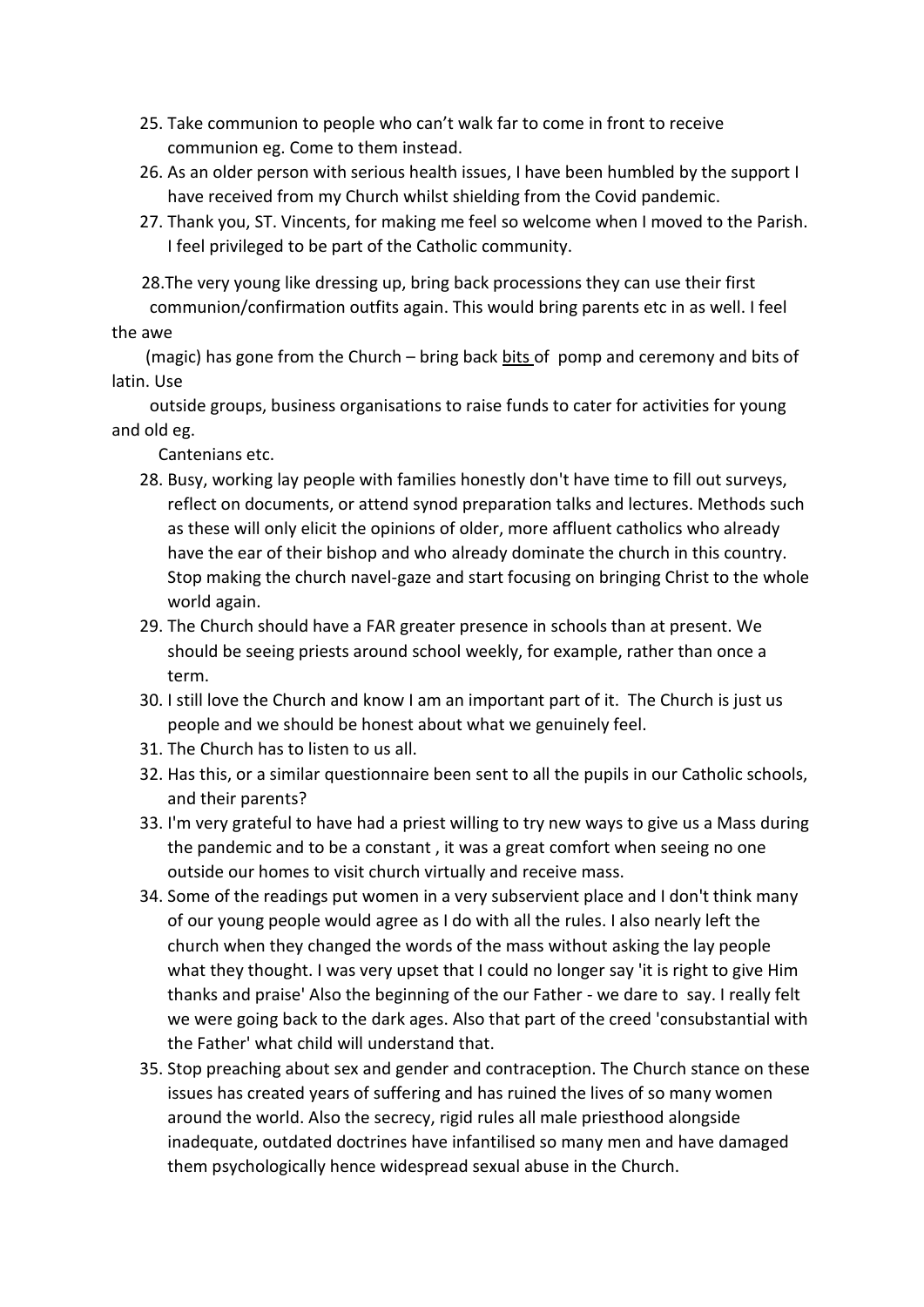- 36. I have total respect for other faiths as long as kindness and compassion are part of them but I think our church sometimes thinks we are the chosen ones and I disagree as I know our Lord loves us all as long as we are trying our best to be good caring people.
- 37. It is wonderful to ask people their thoughts but please don't go against the Lord's way just because the consensus is that the teaching is too hard. Remember when Jesus was asked about divorce, he said 'it was because of your hardness of heart that Moses allowed <divorce> but in the beginning it was not so'. I would like the Church to lead us to be the amazing people God created us to be - not just conform to the lowest common denominator. If the teaching is hard, maybe it needs to be taught better.
- 38. Focus first and foremost on educating the young, encourage them to stand firm against the secular tide of liberalism and explain why.
- 39. Allow people to make their own choice, don't impose beliefs and indoctrinate children into the church. If they want to be a part of the church, great, if not, let them be.
- 40. I am really, really grateful to the Church- it has made me who I am, gives me a goal to work towards and nourishes me all the time.
- 41. We need strong priests, Bishops, Cardinals, shepherds that will lead by example to protect our faith not those that bend in the wind to the will of politicians. We are a Holy Church – NOT a secular organisation.
- 42. Need to look after parishioners who are lonely. Get the Church community back together.
- 43. I don't really have any concerns- I know I am very fortunate. Sometimes it bothers me that my children are not practising Catholics anymore but I do believe I should leave that to God and they do God's work.
- 44. It is not Christian to diss other religions from the alter. I am fed up with the nonsense contained in so many sermons.
- 45. The Church needs to look at itself and truthfully analyse why there are so many scandals and sexist behaviour and structures etc The rest of the world has worked it out- now is the time for big changes.
- 46. No one gives up their power easily- if the church really believed in the Holy Spiritthe Church could be saved for future generations. Men give all the orders most of the hard slog is done by the women in the church. It is my Church too.
- 47. I think the church gets too pre-occupied with sex and sexuality at the expense of other issues such as the environment, social justice , poverty , the plight of women eg domestic violence , rape . It can appear victim blaming rather than inclusive and supportive.
- 48. We need to address corruption and sexual abuse in churches worldwide (and not just scapegoat it to the Satanists). We need to address the valid criticisms against the church, by LISTENING to these criticisms, listening to how ordinary people think about the church (how a lot of people think of the church as an institution that shames people and takes away joy), and not being defensive, but be humble.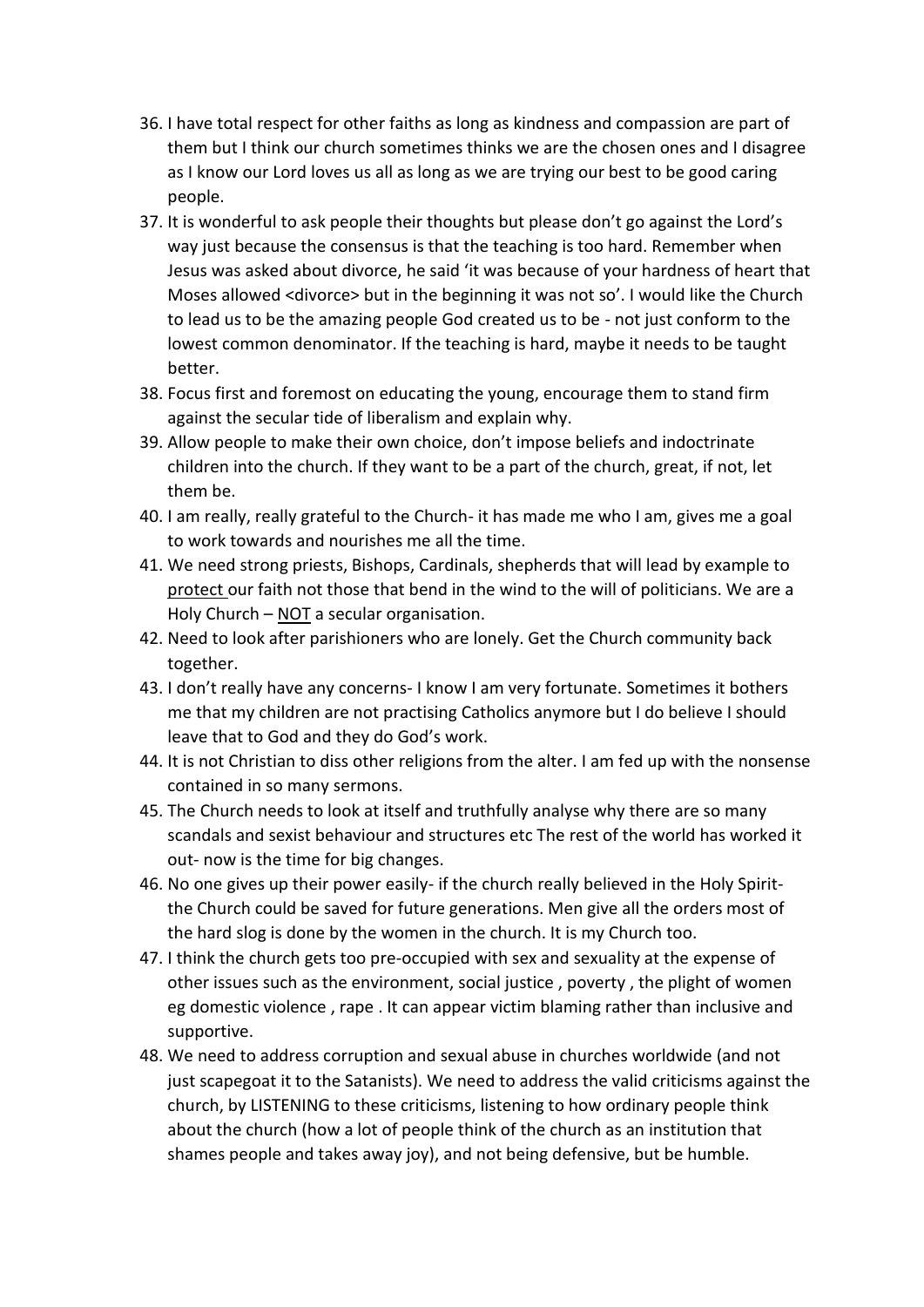49. I would like to see faith based 'youth clubs' where our children could gather in a good environment, which hopefully would get them into Church and therein would be our future priests.

The views expressed in the first survey and face to face discussions have been incorporated into the themes as outlined above.

### **The first survey**

### **How have I experienced faith during the pandemic?**

- 1. A real sense of needing to get involved rather than expecting things to happen.
- 2. Having more time to think has been helpful. I have realised how I feel out of step with the Church. I have realised how I feel out of step with the official Church.
- 3. The neighbourliness of my neighbours who looked out for me with shopping etc and keeping contact.
- 4. In different ways.
- 5. Strong quiet belief that would be tested but not destroyed by pandemic. God's presence seemed wrapped in the natural world -seas, rivers, air all that wanted to recover from our pollution. Felt like the natural world wanted a rest to recover.
- 6. I have learned to trust God. I have come to know God as Abba /father. I have found he really does provide new mercies every day.
- 7. As an awareness of his presence ...both through prayer and through other people, and through attempting to discern his will in a difficult time.
- 8. I have realised how little the formal Church feeds my spiritual life. I have not missed coming to mass. This surprised me, I contemplated on the sacrament of communion and realised how little it meant for me most of the time. It was as though I just needed it for the larger 'life events' like a funeral, a wedding, an anniversary. On returning to mass, I have hardly spoken to anyone, except in superficial way. It did not feel like a prayerful occasion it felt like 'going through the motions'.
- 9. I have felt closer to God through reflection on my own and through connecting more with nature. I do not need sermons that frequently emphasise our 'sinfulness', I want to be encouraged to live a better life by caring for the people around me and feeling a greater obligation to the wider unfair and unjust social and global issues that stubbornly persist in the world. I have had more time for prayer, and this has brought me a greater inner peace and feeling at one with God.
- 10. I have always been connected with faith due to my upbringing but also hugely cast out by it as members of my extended family used Catholicism as a reason to cut me and my family out of their lives, accusing us of being the reason my father killed himself. Now any intelligent person religious or not can see that a distraught widow and two children under five were not responsible for that, nor was my ill father, but here was someone using religion as an excuse to blame us. I have grown up still having a spiritual connection to the church but seeing consistent examples of people using religion as an excuse to further their personal goals and hatred, such as preventing women to have choices over their own body when it comes to abortion, a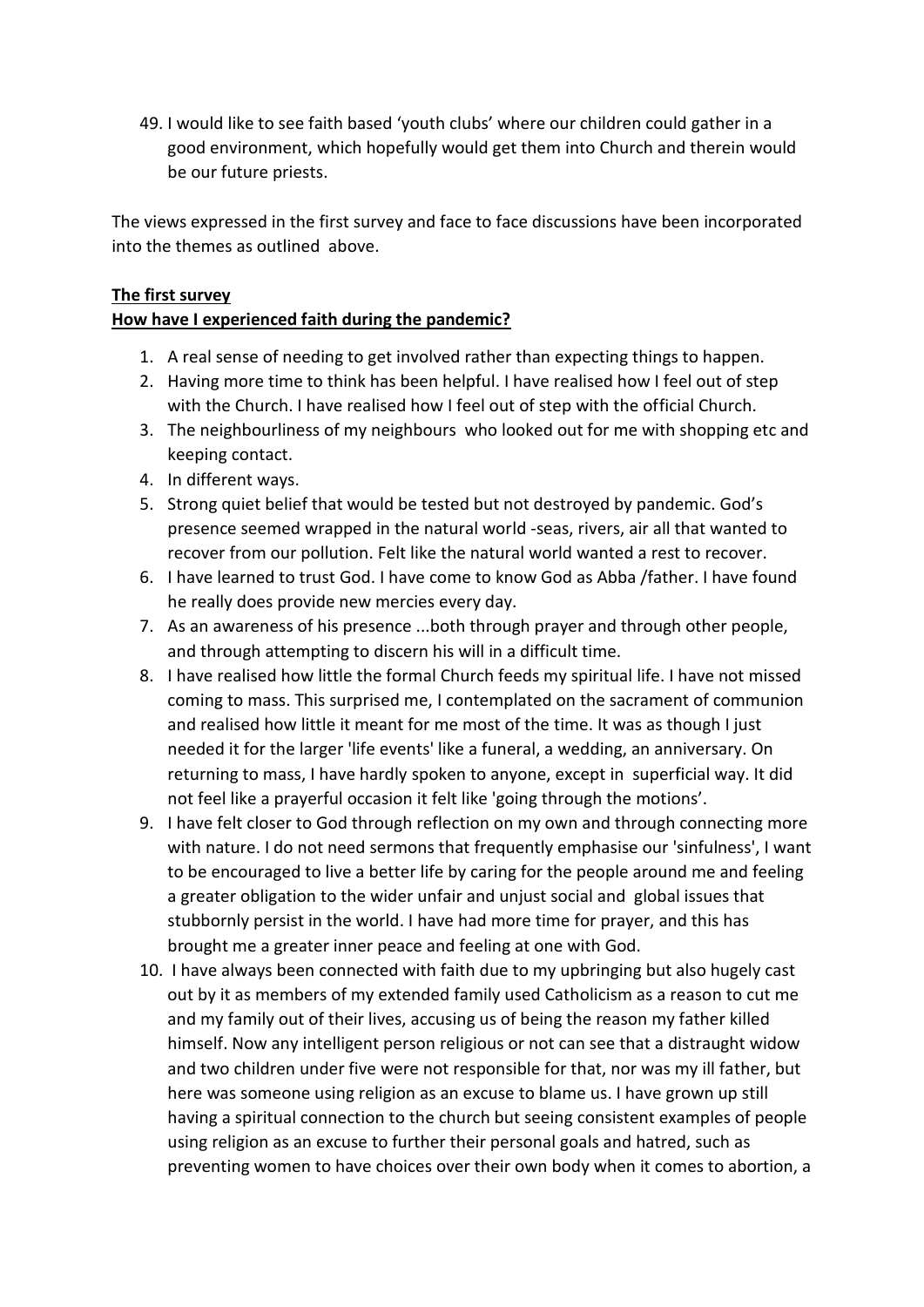basic human right, or preventing people who love God and each other of any gender or sexuality to marry. Neither of these things are of course actually banned by God in the original version of the bible, people have just taken segments or translated things that they think they can use to support their point to make it sound like God hates these things too when really, it's just the individual's personal prejudice's showing through. These are not acts of people who love how I was taught to love as a Christian, they are acts of people who hate for their personal gain. Jesus, the way I was taught him, would be ashamed of people using his name to cause so much hurt and justify so much hate. And still I have this spiritual connection to the church, which I have found reassuring in the time of the pandemic, and I have found some church congregations that agree with me that any person no matter who they love or what they do with their body is welcome, however the groups that don't do this make me feel guilty for being involved in the church as a whole at all. I suppose you could say I am conflicted and a little ashamed that something that brings me such comfort does only one or two churches away still do so much harm to others, and I have chosen to visit church and find that comfort regardless.

- 11. Weirdly stronger with private prayer.
- 12. As a support, and as an inspiration.
- 13. Lonely.
- 14. It's an abstract question I don't know how to answer! I continued to attend mass virtually/in person. WFH I was able to develop a habit of spending 10 mins over breakfast with scripture, almost daily. Virtual zoom daily mass with Fr. Lee was intimate and helped me to connect with them a bit better.
- 15. It was hard while the churches were closed and then when Mass was so sparse afterwards. I missed the sacraments so much!
- 16. It has been a very hard time for a wide variety of reasons. To be honest I have found faith rather difficult. Not being able to attend Mass or go to Confession for long periods was very difficult and I became aware of how easy it can be to let one's faith wither on the vine. However, the pandemic has also demonstrated how much I rely upon God and the sacraments.
- 17. The cameraderie of neighbours, the parishioners who were so generous with their time organising communication with those over 70, the lovely chats I had with parishioners, the joy of having immediate family around more, the joy of meeting regularly on zoom with family members further afield, the thankfulness I felt for those carrying on with their roles and putting themselves at risk. Sitting together in the sofa watching Mass on YouTube was a very special time.
- 18. I suppose faith is always within you but it was your effort to pray.
- 19. Strong quiet belief that would be tested but not destroyed by pandemic. God's presence seemed wrapped in the natural world -seas, rivers, air all that wanted to recover from our pollution. Felt like the natural world wanted a rest to recover.
- 20. Made me think I don't need to come to Church- my faith was stronger not having to grapple with so many issues that the priest thinks is so important but most ordinary folks do not. I felt closer to God through nature. I am too old to put up with the corrupt Church any more.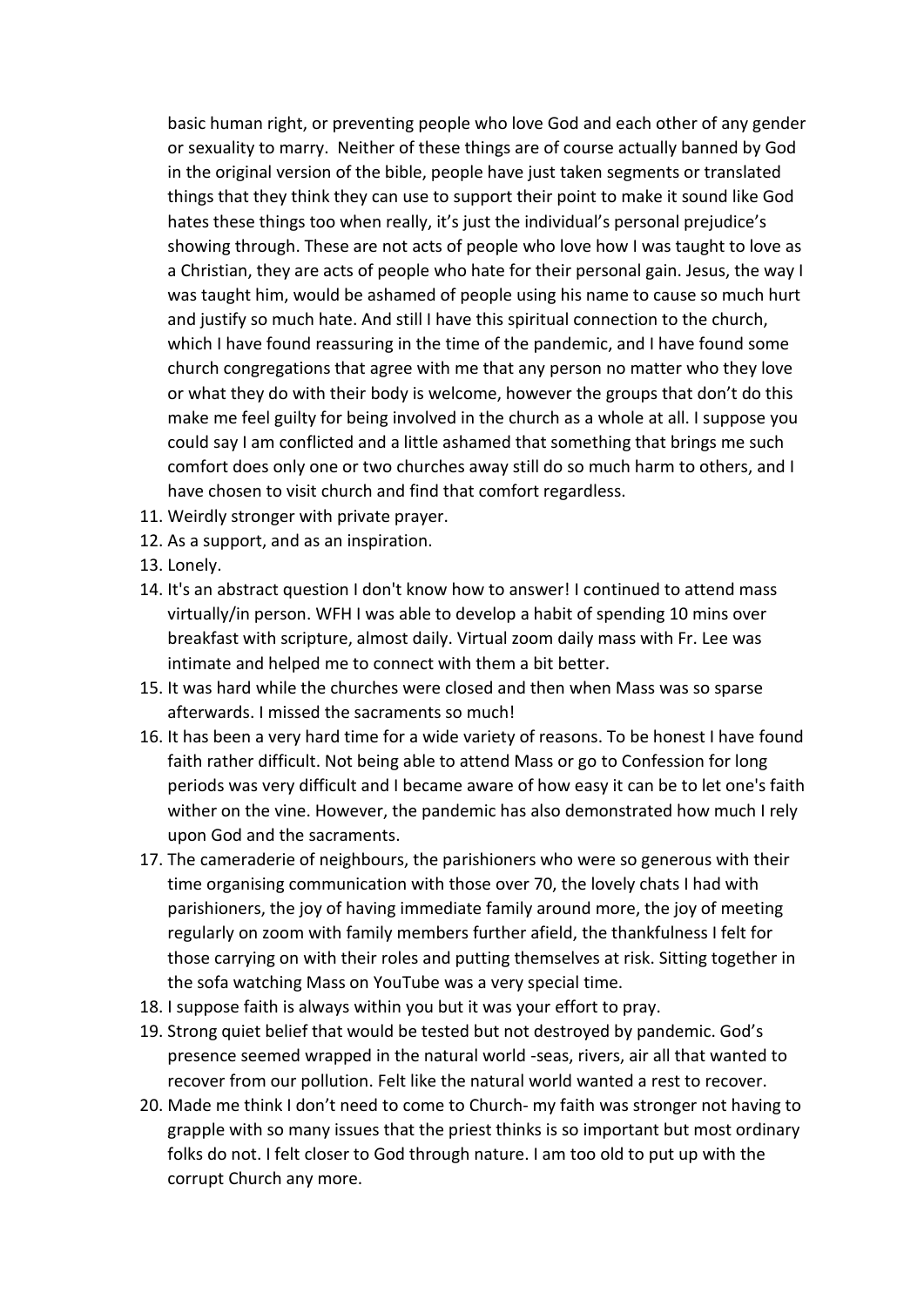#### **What has helped?**

- 1. As a widow most of my children do not live nearby and so I am conscious of a lack of human companionship but as an answer I have frequently invited one or two friends to join me for meals remembering to be socially distanced. This has really been a help to me as has my bubble family in York.
- 2. Prayer whilst walking , my children, and more recently pondering the experiences of the Old Testament
- 3. On-line mass. Other 'safe' events which were organised.
- 4. The lockdown inevitably gave more time for reflection. The world seemed quieter, though I never lost the awareness that for many people it was a constant strain and daily confrontation with death and pain and loss. I think as a family we expressed how much we loved each other - in our missing each other. I read more and thought more.
- 5. Watching live mass on live stream, praying the rosary online.
- 6. The on-line masses were really great. I got into the habit of watching every day and found them uplifting.
- 7. Reading, talking to others, listening to other Catholics who have a similar outlook to myself.
- 8. I walk in the church, light candles for people in my life, and I am instantly in a meditative state, and I need that comfort in my life. I feel closer to my lost loved ones and to Jesus and I believe God welcomes me purely because of that.
- 9. Online mass and knowledge everybody was the same.
- 10. Having time away from routine to reflect. Seeking the help of the Holy Spirit and often finding a confidence in its presence. The availability of opportunities to attend retreats and faith sessions online. Being part of a parish community and the work to maintain phone contact with each other. Praying and working outside. Seeing people enjoying being outside.
- 11. Knowing that there are people on church who cared about me? It was nice to begin getting to know parishioners through the WhatsApp group, what people care about. Delivery of the day-by-day booklets was very helpful to my daily prayer.
- 12. The generosity of those that helped out stewards, organizers, the people who made phone calls, the priest etc. It felt like a community working together and caring for each other. Having Mass and adoration online was a blessing while the churches were closed. The priests worked hard to pull that off.
- 13. We watched our parish priest say mass every week on YouTube for a few months but everyone would fall asleep so we stopped watching. We would have been better with a more interactive opportunity to engage in the mass.
- 14. Mass on Zoom when it happened and parish online events such as quizzes and wreath-making at Christmas
- 15. Through Sunday mass on YouTube Through the kindnesses of friends and strangers. Through my daughter who was inspired to create a regular family prayer group. My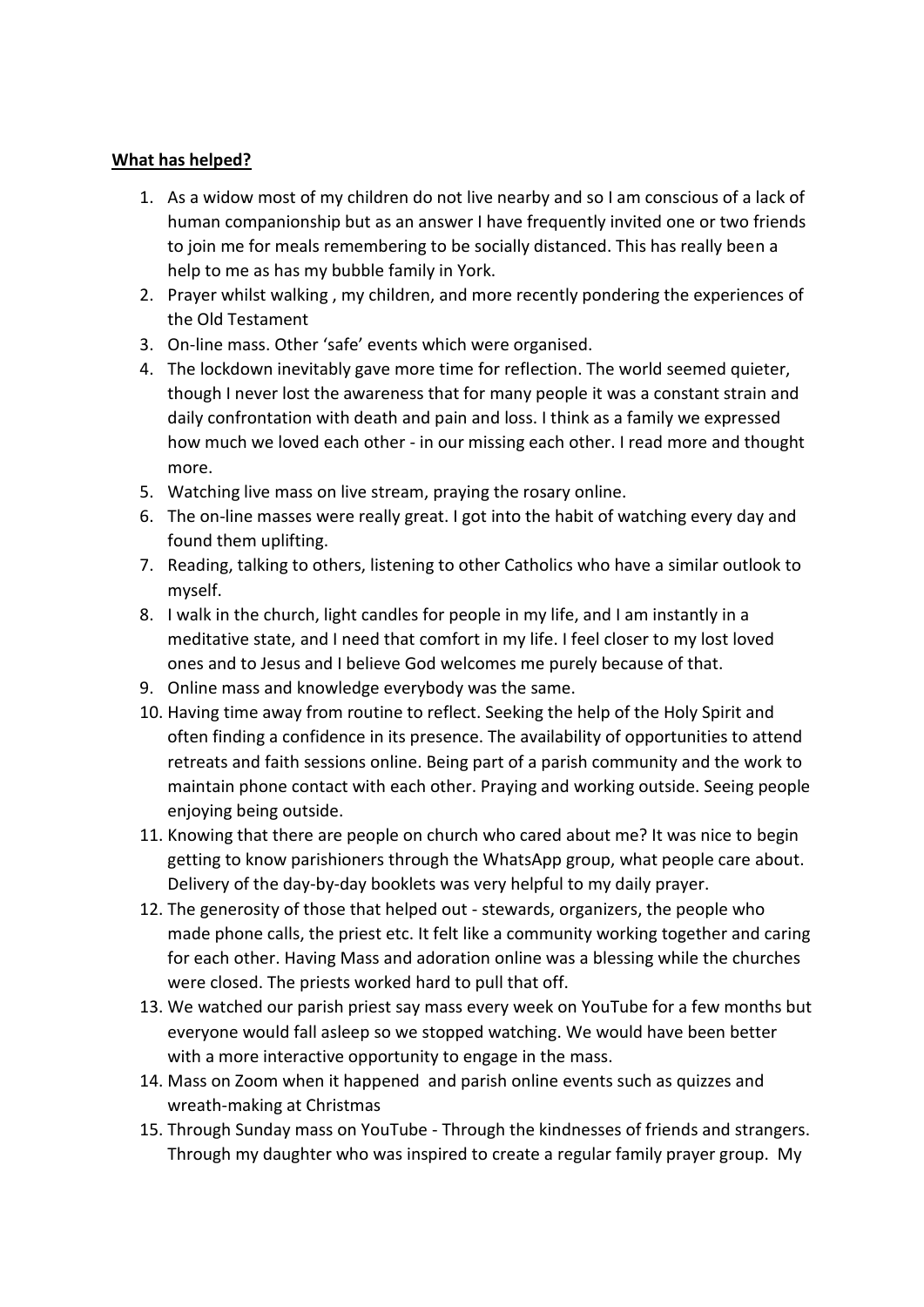daughter prepared for her confirmation over Zoom and I was involved with the group.

- 16. People in the parish organising others and parishioners giving up their time to be stewards. The WhatsApp group has been brilliant for keeping us in touch. Going further back the efforts made by Fr. Paddy to record Mass for us every week.
- 17. Experimenting with Sunday masses from different parts of the world on 'net. Spiritual songs on YouTube. A quietness/slowing down allowed.
- 18. Religious books. Prayer. Mass streamed online. Parish WhatsApp group. Weekly book through post.

#### **What was missing**

- 1. Physical contact with family, being at mass feeling part of a community.
- 2. I missed the community aspect to some extent.
- 3. I did not miss being berated for my sinfulness.
- 4. Common prayers with community not receiving Holy communion.
- 5. Physical contact with family and friends. I missed music in mass and the general contact, feeling being part of a community at mass.
- 6. Mass together.
- 7. Our weather not always being suitable to spend much time with others out of doors on common land.
- 8. Social meetings. Feeling of mass being the gathering of a community.
- 9. The contact with my family and friends. Not being able to celebrate and go through the usual rituals associated with funerals. A funeral on zoom was a gift but a wholly different experience.
- 10. What is missing for me is the fact that these congregations who try to tell people who they can marry or have sex with or to keep a baby that isn't right for them think that they somehow know more about people's lives than they do. A church will continue to lose support if they do not accept that people don't come to church to be told what to do anymore, they want to come somewhere where they are accepted and can connect spiritually to some higher power that comforts them and maybe get some guidance. Nobody has the right to tell me what I can do with my life because nobody understands the things I've been through. I believe God understands that and wouldn't try, he just accepts and protects me.
- 11. Interactions.
- 12. Communal prayer. Direction.
- 13. Previously I would've said care for creation was largely missing, but somehow this year everybody including the Church leaders became "woke". Seems a bit slow and insincere now that the big businesses are all into green now.
- 14. The sacraments. I was tearful at the last Mass before the first lockdown and tearful when we were able to return. Even more so for confessions!
- 15. I missed discussing my faith with others. There were opportunities, I know (eg the Lectio Divina that was kindly put online) but I somehow never had energy (after juggling work/children/home/various emotions in the family) to attend. It was hard to have energy and zeal when the world seemed to be imploding!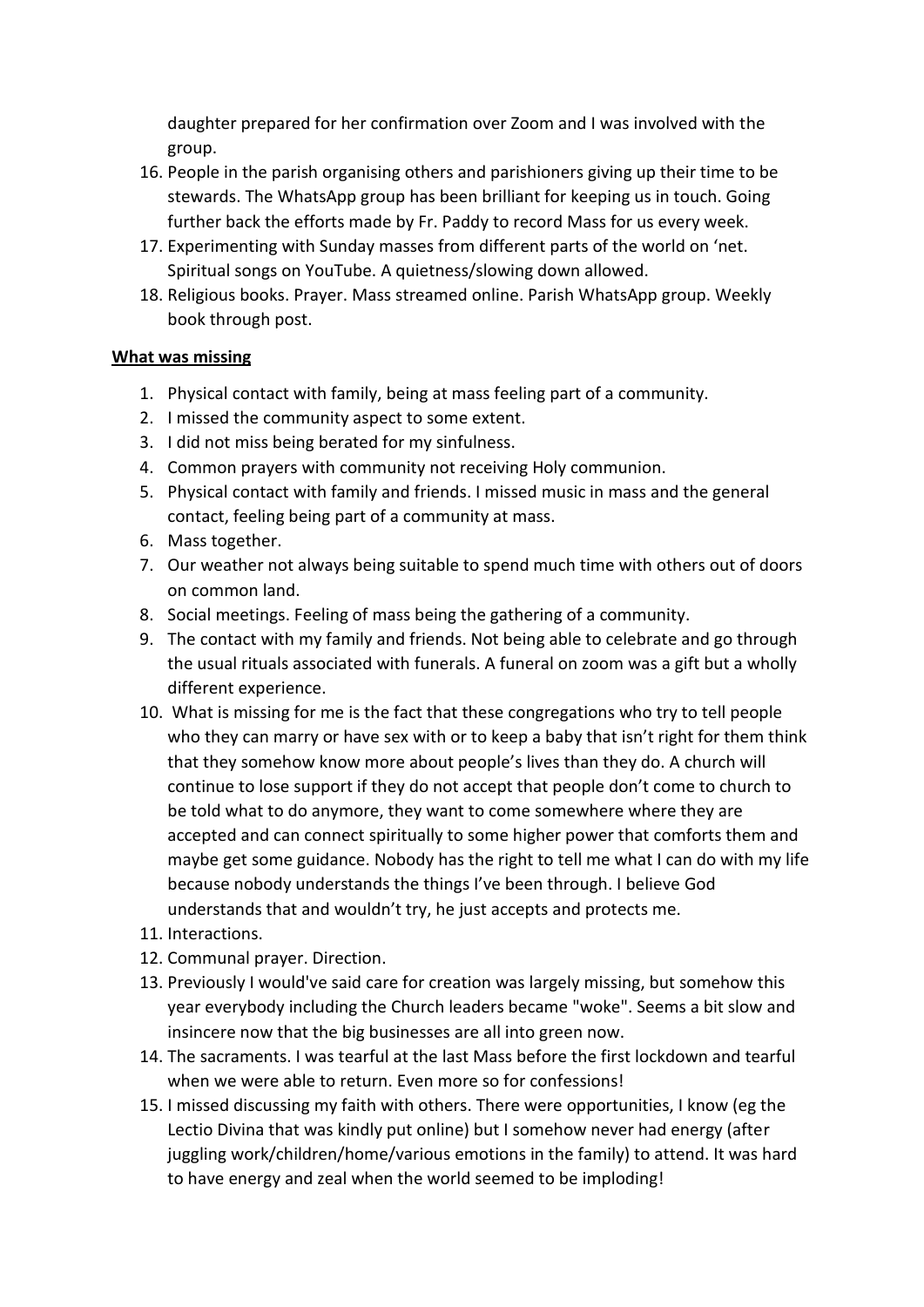- 16. Regular mass on Zoom with opportunity to sing hymns.
- 17. At the start it was very difficult not being able to receive Holy Communion but that couldn't be helped.
- 18. Acts of Parish community- singing together; wishing each other a sign of peace; Children's Liturgy; Holy Communion and Confirmation classes.
- 19. The big thing that was missing during the first two lockdowns was access to the sacraments. In fact, one evening during the first lockdown I parked outside St Vincent's Church to be as close as I could be to the Blessed Sacrament and burst into tears. Since churches have been open again, I have missed the music and being able to sing. Mass seems to be cut down to his barest essentials and this continues to be hard because singing and music are one of the ways in which I derive spiritual benefit.

#### **Who was left out?**

- 1. Meeting parishioners, sign of peace.
- 2. Meeting parishioners, singing, greetings and the sign of peace.
- 3. Those not on the internet.
- 4. Parishioners who would typically be low profile youth, children and young people.
- 5. I feel it must have been particularly difficult for carers of the disabled or elderly, those in difficult situations physically with limited means, those who lost jobs, those who felt isolated.
- 6. We have to keep asking.
- 7. I think those who have been truly housebound must have felt left out. I did visit an elderly lady from our church who was starting with dementia! Her chief need as she expressed it was for company but when she had a bad fall she had to go into a home where she could only have two named visitors which were her nieces.
- 8. Anyone who wasn't connected online and especially those who were isolated. I think many families - especially those on the fringes of the church - have and are struggling to stay connected. Regular worshippers lost the routine of attending while the churches were closed. The booking system - although necessary - definitely put a barrier up to easy returning and then the ongoing pandemic has kept the risk awareness high. I suspect it must be very hard for families who were only irregularly worshipping to come back yet.
- 9. Those more vulnerable and less confident.
- 10. Those who live on their own or those that live with others and are still lonely. Using IT opened up a new way of communicating. So many of us found meeting up online became normal and so for those who haven't access/knowledge of IT this felt like it was excluding them. Better perhaps to ask the people who felt 'left out' as I did not feel left out during the lockdown.
- 11. People who have abortions, people who love the same gender, people of different genders and who aren't born in the right body, people who want to remarry after divorce, people who have killed themselves, people of other religions, people who don't believe in God as the bible describes him or don't like a lot of what he says or does but find something different in visiting church. These people are left out in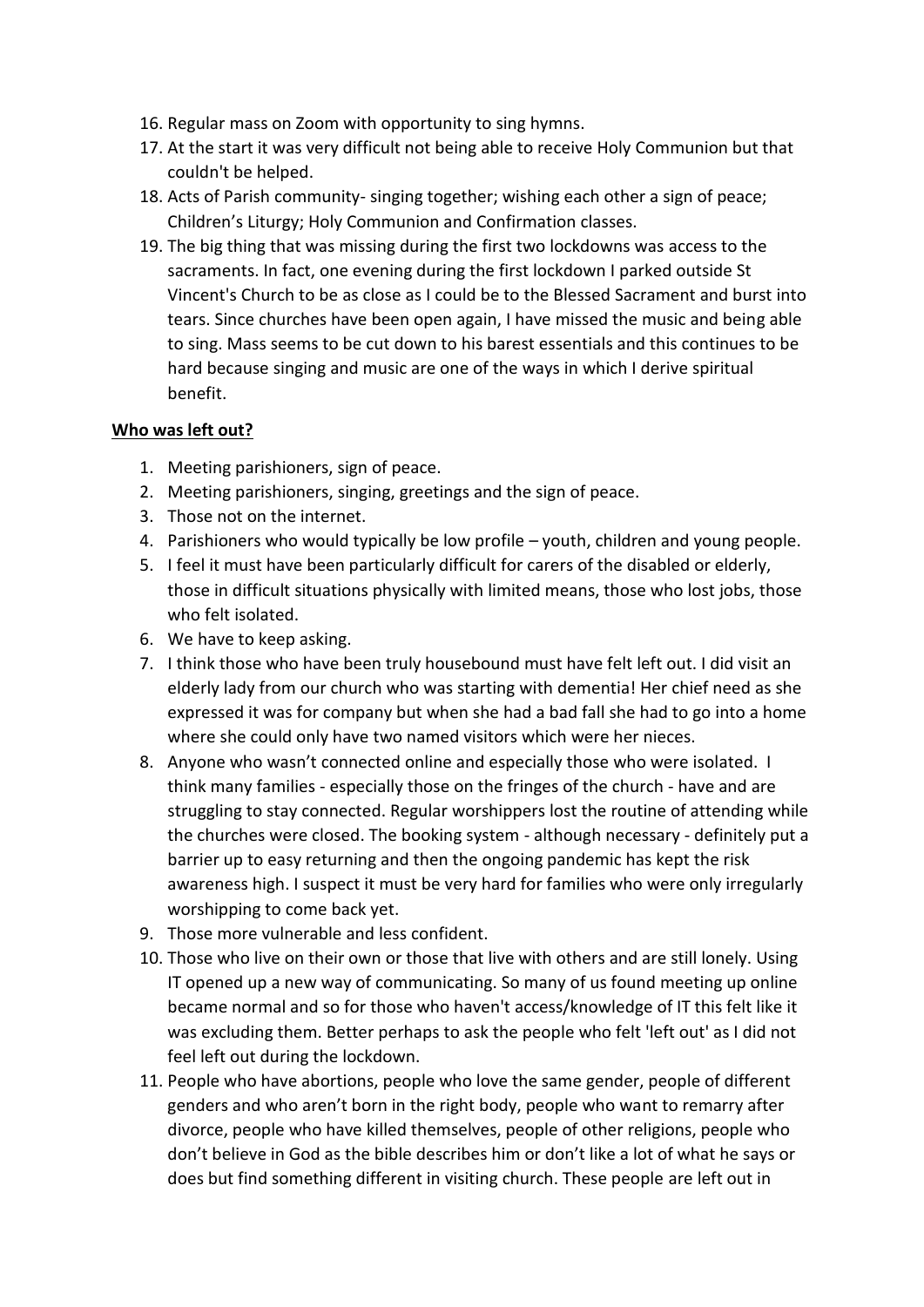some places and not others but I will never feel truly welcome in a church unless they are welcome in everyone. I believe God welcomes them all, it's people acting as his gatekeepers that choose not to.

- 12. People who don't voluntarily engage in the first place, maybe because they didn't feel a sense of belonging. Like in my case I've been attending mass (at St Vincent's and chaplaincy) every week for two, three years but hardly spoke to anyone because I didn't know what to say and it seemed like everybody already knew each other. Hardly anyone spoke to me either (a few did but it was difficult to establish connection without a common activity). In my case I only started to get to know ppl after joining choir. And then later a bit more when I joined the wreath making festivities.
- 13. People who were not IT savvy.
- 14. I worry about this. Because I appreciated many aspects of life's slowing down, I feel I don't fully understand how difficult and lonely it was for some. There must have been people left out, there always are, but I was reassured to be part of a community which worked hard to draw people together.
- 15. Those without technology. Fortunately that wasn't our family.
- 16. Not sure anyone was intentionally. Those who maybe weren't established in the parish and who no one had a contact number for, so they could be added to the WhatsApp? Or those who didn't feel they wanted to be part of the WhatsApp in case it was "too holy" and not for them? Those who don't have or are unable to use a smartphone. However the over 70s were well catered for by the phone rota.
- 17. My teenagers enjoyed novelty of masses from the other side of the world, but missed out on peers support of face to face local mass.
- 18. We have to keep asking.

#### **How did God touch my life in those long and difficult months?**

- 1. I think he showed me to look around at the small things, wild- flowers, sunsets, the beauty of the world around me and enabled me to find a peacefulness and a gratitude for my good fortune.
- 2. More time for silence, reading the Magnificat books.
- 3. Hit and miss because of weakness with commitment.
- 4. Profoundly in nature and in the wise words of others.
- 5. Countless ways
- 6. Revealed himself through nature.
- 7. Well, I became much more dependent on him. As an older person and liable to make mistakes I find myself seeking the help of the Holy Spirit all the time.
- 8. Helping me not to seek fixed hopes and experiences but to take one day at a time.
- 9. I saw God in the beauty of nature and in the love of family and friends. I felt the holy spirit was with me on new journeys of discovering the way my life should be going. I saw how the bigger issues in the world were far more important than my own worries.
- 10. He didn't really, I wasn't able to get over the people telling me I wasn't welcome at church until after the pandemic. Then I went to church regardless and I really do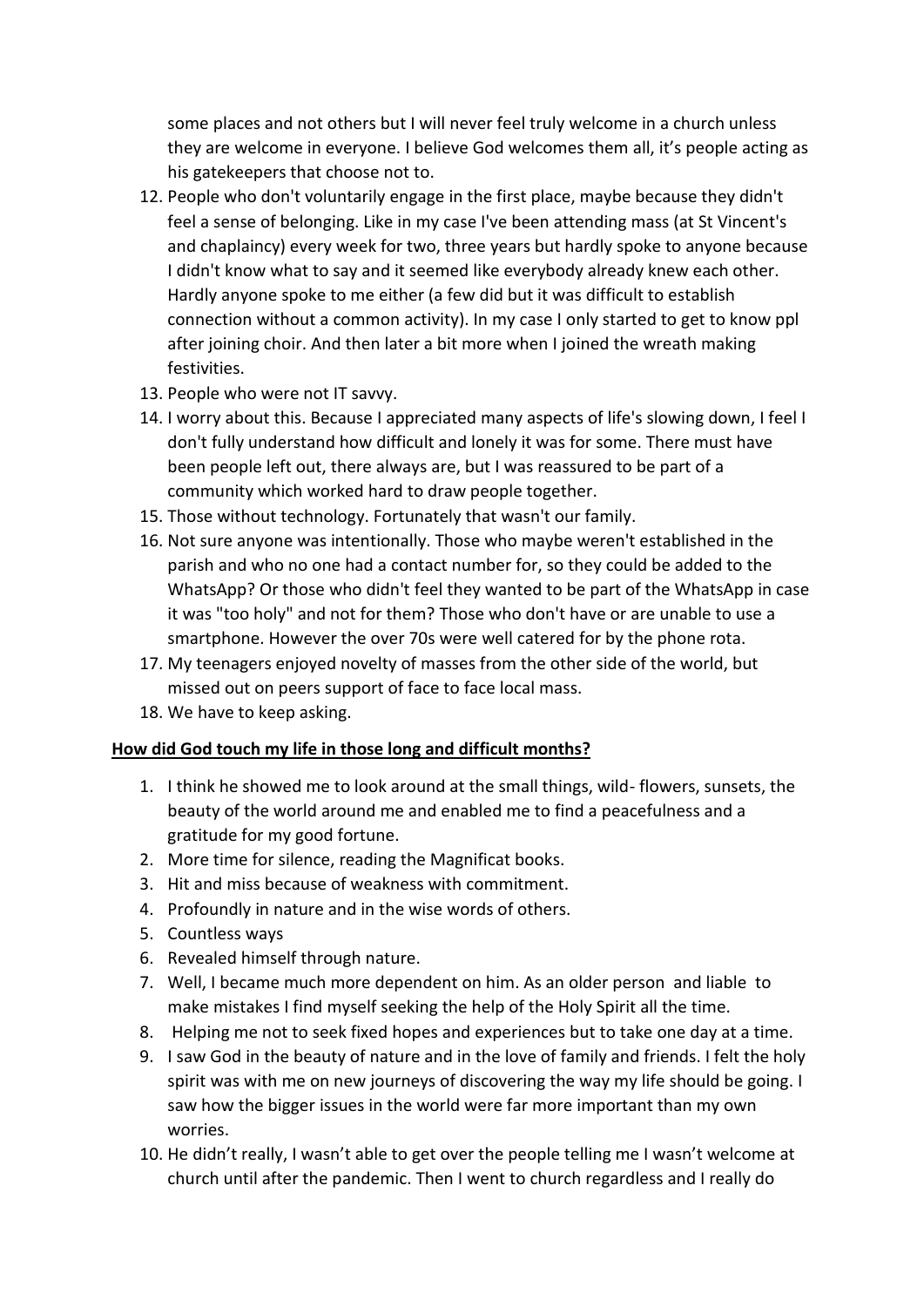think the comfort I felt there is God telling me that I and all the other people certain churches say aren't welcome are welcome there as far as he's concerned.

- 11. Always a fallback.
- 12. Hard to recall all the ways. Conversations with people were often special, precisely because circumstances were different and strange. I loved the sense of God in green spaces, and I loved having so much time to enjoy it.
- 13. So many kind people who reached out to support. Some from church. Taking walks and having proper conversation.
- 14. He helped me to centre myself on Him in online adoration. He gave me courage when I needed it - to keep going … to keep trying. He reminded me how much He depends on us to do His work on Earth. He was always there. I am blessed to have known that throughout.
- 15. A good friend helped me with the shopping for many weeks.
- 16. He helped me to centre myself on Him in online adoration. He gave me courage when I needed it - to keep going … to keep trying. He reminded me how much He depends on us to do His work on Earth. He was always there. I am blessed to have known that throughout.
- 17. Through the kindnesses of friends and acquaintances online. We connected in a new way. I started following mass in Lourdes.
- 18. All of the answers to q1. Made me feel grateful for his love and what he has given me.
- 19. Helping me not to seek fixed hopes and experiences but to take one day at a time

## **Anything Else?**

- 1. When Christian friends visit it has been most helpful to pray together knowing that where two or three are gathered Jesus is there amongst us.
- 2. The Church has to change it is split between 'right wing' pre-vatican 11 ideas and post Vatican 11. We need inclusivity – we need women priests, married priests, less clericalism (these statements do not contradict each other). Abandon destructive ideologies like 'theology of the body' – sexuality is a private matter- concentrate on social justice. The Church has been exposed on so many levels as corrupt and misguided.
- 3. How many more child abuse scandals can we take?
- 4. Not coincidence that this period was also a time of such concern for the climate and our future existence. It broadened the goal to thinking of how we can live sustainably with and for others and to alter our lifestyle accordingly.
- 5. I value that as a Parish we are gradually re-engaging and that slowly, a wider group are getting involved. Would love it if we could all be reaching out more to those who feel distant from the Church.
- 6. My health was very good with regular exercise, limited opportunity for indulgence and the stress free days once the first jittery weeks were over. There was a chat phone friend scheme set up so I had someone who phoned me every week to chat and check everything was ok. She was wonderful.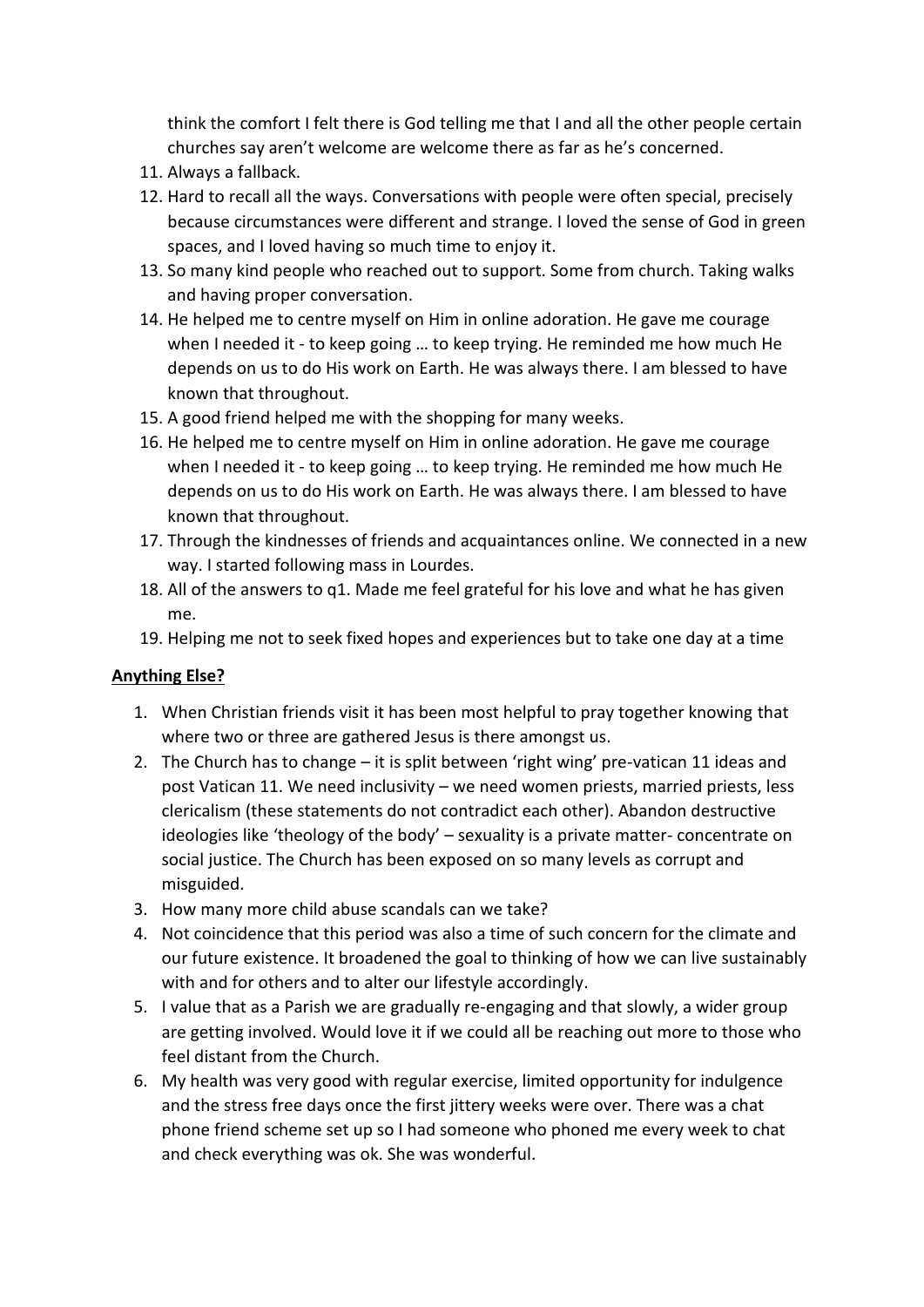- 7. When Christian friends visit it has been most helpful to pray together knowing that where two or three are gathered Jesus is there amongst us.
- 8. I feel grateful for being brought up with a faith. It is the backdrop to my life. The Church needs reforming- it needs to listen more. I feel as though this synod might be it's last chance to deeply reflect on its deeply flawed structure and processes- it is an unjust Church. We have already been told that doctrine should not be discussed as part of the synodal process - why not? It doesn't seem right to say -' speak we are listening - but don't talk about this or that'. Women cannot be excluded from the decision- making processes. The holy spirit is often used to justify and perpetuate maintaining the status quo. The holy spirit does not only talk to men/priests though, no matter how many times we are told this.
- 9. The corruption and wrongs that have been exposed in the last thirty years must be a wake up call for the Church to change. Hypocrisy is such a familiar adjective used about the Church alongside arrogance. I am tired of trying to defend such an institution -so many of the wonderful things that the Church engages in are glossed over by the dark shadow of all it's wrongs and it's stubborn refusal to reconsider some long held tenets within the Church.
- 10. Where are all our young people? We get enthused by about 20 teenagers attending Church, yet we have so many of our young parishioners attending a nearby large Catholic school, where are they? There is often an assumption that it is the young who push for change. I know so many elderly people who would welcome change indeed yearn for change as they see their families challenge and ultimately reject some of the teachings of the Church which they find discriminatory and unjust.
- 11. I did not miss Mass. I remain a Catholic because of fellow parishioners who show tolerance, kindness and dedication to Christ's teaching. I frequently receive the message during Mass that I am the 'wrong sort of catholic'. I think I can continue to weather this, because I believe in my heart that it is the 'wrong sort of message'. But it is wearing, and I am sad that other people receive it and feel sent away. My children would listen to homilies and feel alienated, as I do, by the sense of spiritual exclusivity, and by what they came to see as an obsession with controlling sexuality that sat ill with church sexual abuse. I don't foresee them returning to church, and I have no arguments to persuade them to do so, other than trying to live out faith as an example of its gifts.
- 12. Instead of being quick to condemn, take hard look at ourselves as a church, and deal with the planks in our eyes. Sexuality and gender issues will also become a major issue among the youth. Instead of being quick to condemn, take hard look at ourselves as a church, and deal with the planks in our eyes.
- 13. Sexuality and gender issues are a major issue among the youth- they are more compassionate and inclusive than the Church.
- 14. Somehow a space for the conservatives , liberals and non fitting Catholics to dialogue??
- 15. Just want to express my gratitude to all those living their faith by taking an active role in the parish and keeping us all connected.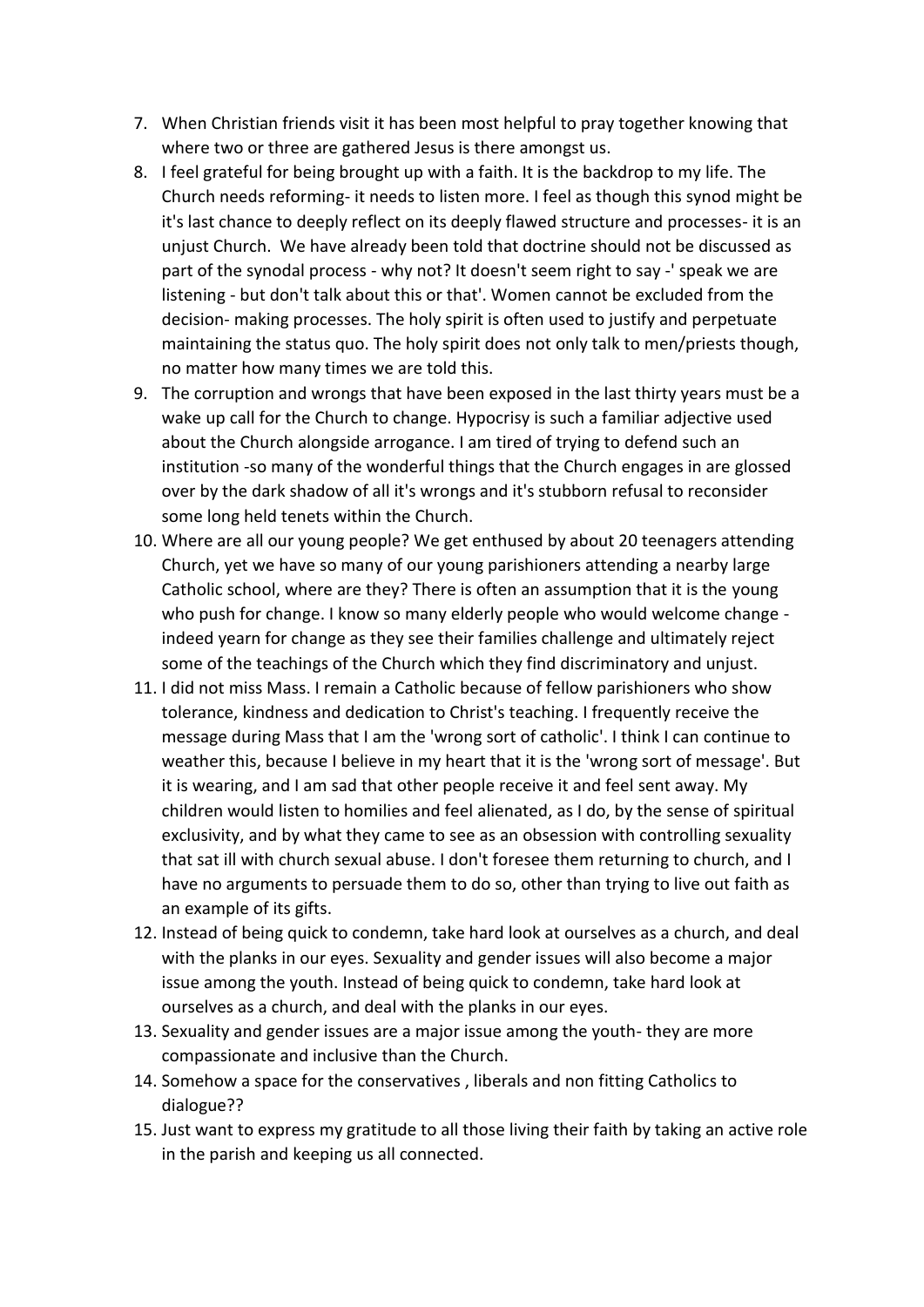- 16. Women cannot be excluded from the priesthood, there should be married priests and gay priests their sexuality or gender should not matter.
- 17. The young people are fed up with the hypocrisy of the Church. The Church has failed them.
- 18. Stop preaching to us about sex Something is very wrong with the teaching on sex and sexuality. How can it not be as it is largely driven by male celibates. Terrible hurt and damage has been down over the years with continuing to condemn contraception. The Church's thinking in this area is wrong and misogynistic.
- 19. I think like many people I am nervous of the synodal pathway because some people seem to think it's a way of ushering in change to doctrine and sacramental practice. Yet the unchanging nature of the truths we proclaim as Catholics are such a source of consolation and clarity to me - even more so during the long months of this pandemic. I don't want the Church to be in a constant state of flux and change, but to preach the Good News fearlessly and share the truths of the faith. If the synodal pathway means involving all Catholics in announcing the Gospel more clearly, then that's a good thing. If it means a certain democratisation of the Church, and especially of the Magisterium, then that would be disastrous. As Catholics we are in the world, not of the world, and we must resist being unduly influenced by the values and agendas of the world.

### Face to face discussion- 10 people- the process was explained no specific questions were asked

7 mentions - need for married/women priests. Expressed views that the Church should treat women equally and not like 'second class citizens' – more involvement in running the Church.

6 mentions - need for the church to be more inclusive – less judgemental about irregular partnerships, differing sexuality

2 mentions - wish for more formality in the mass – more 'solemnity' – improvement in Children's behaviour during mass.

2 mentions- liturgy at mass was too formal unhappy with change in the liturgy had become out of touch with how people talk.

4 mentions - need to do more to keep young people engaged in their faith

5 mentions - Church needs to show real repentance for all the abuse scandals

5 mentions - need for greater engagement and commitment to social justice issues/environmental issues

1 mention - Church gave solace and comfort - felt that it wasn't their 'place' to criticise the Church.